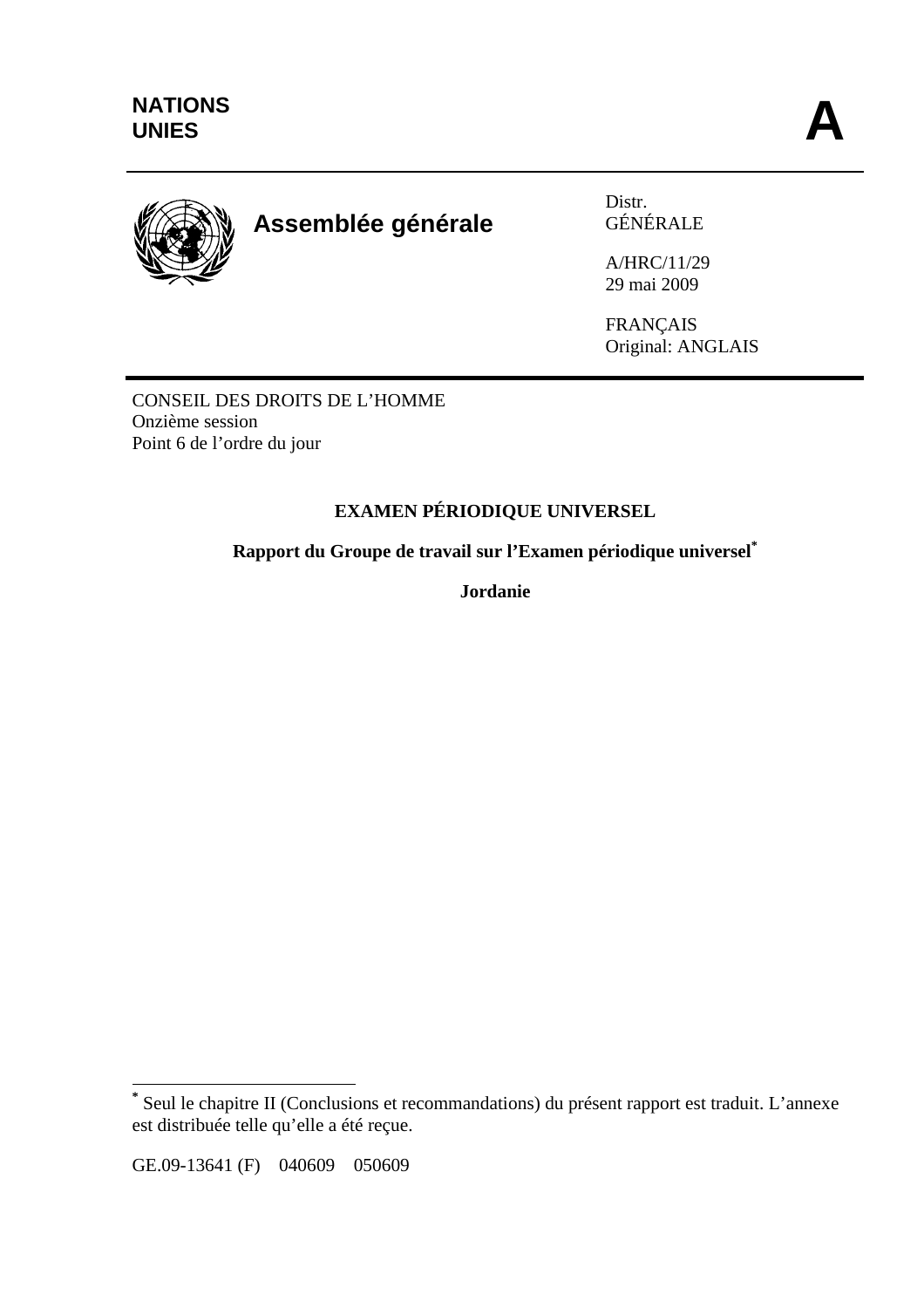# **CONTENTS**

|                |           |                                                                        | Paragraphs | Page          |
|----------------|-----------|------------------------------------------------------------------------|------------|---------------|
|                |           |                                                                        | $1 - 4$    | $\mathcal{R}$ |
| $\mathbf{I}$ . |           | SUMMARY OF THE PROCEEDINGS OF THE REVIEW                               | $5 - 91$   | $\mathcal{R}$ |
|                | А.        |                                                                        | $5 - 20$   | 3             |
|                | <b>B.</b> | Interactive dialogue and responses by the State under review $21 - 91$ |            | 6             |
| $\Pi$ .        |           |                                                                        | $92 - 95$  | 19            |
| Annex          |           |                                                                        |            |               |
|                |           |                                                                        |            | 26            |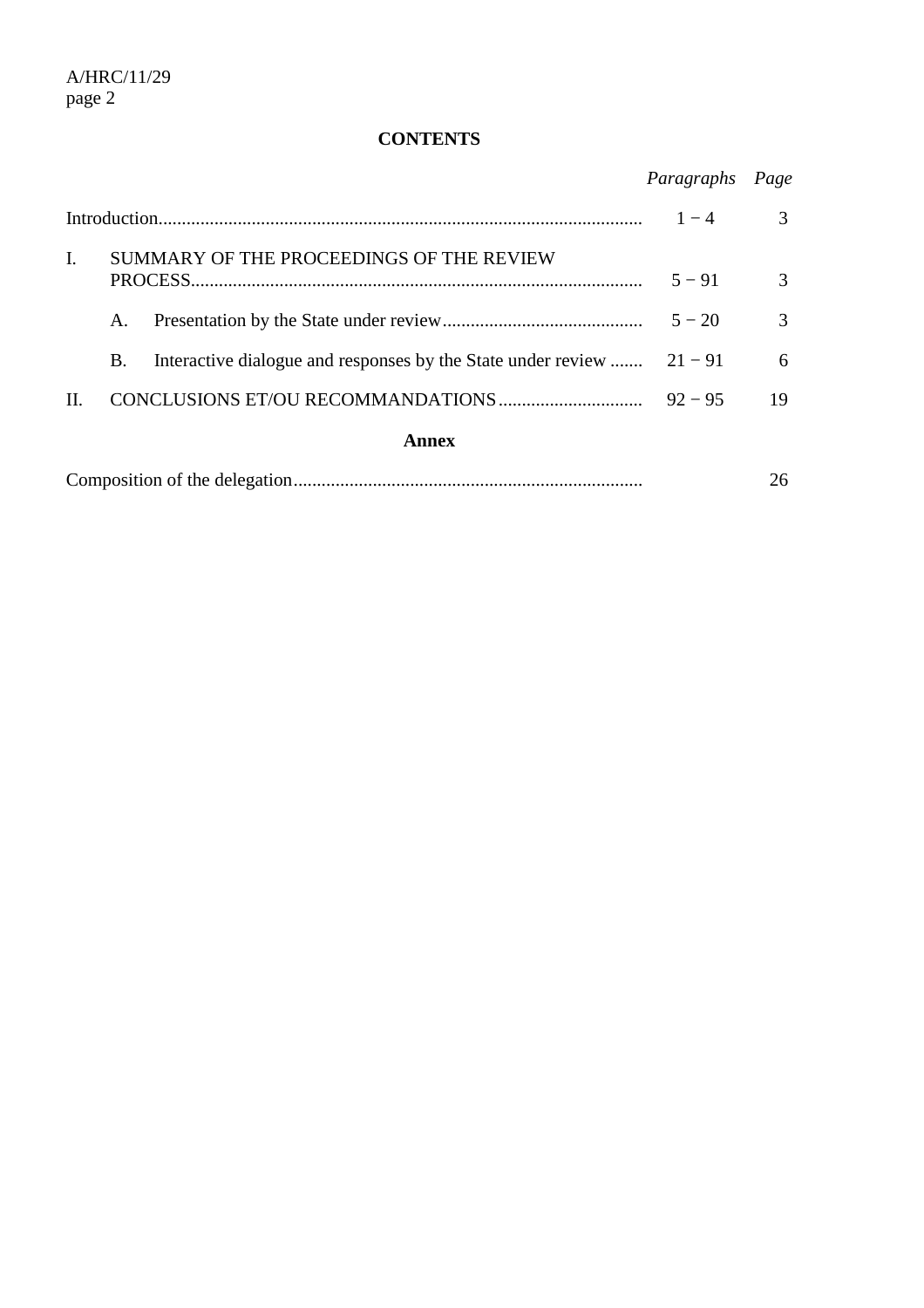#### **Introduction**

1. The Working Group on the Universal Periodic Review (UPR), established in accordance with Human Rights Council resolution 5/1 of 18 June 2007, held its fourth session from 2 to 13 February 2009. The review of Jordan was held at the 15th meeting on 11 February 2009. The delegation of Jordan was headed by H.E. Dr. Mousa Burayzat, Director of the International Relations and Organizations Department and Director of The Human Rights Department at the Ministry of Foreign Affairs. At its meeting held on 13 February 2009, the Working Group adopted the present report on Jordan.

2. On 8 September 2008, the Human Rights Council selected the following group of rapporteurs (troika) to facilitate the review of Jordan: Burkina Faso, Japan and Mexico.

3. In accordance with paragraph 15 of the annex to resolution 5/1, the following documents were issued for the review of Jordan:

(a) A national report submitted / written presentation made in accordance with paragraph 15 (a) (A/HRC/WG.6/4/JOR/1);

(b) A compilation prepared by the Office of the High Commissioner for Human Rights (OHCHR), in accordance with paragraph 15 (b) (A/HRC/WG.6/4/ JOR/2);

(c) A summary prepared by OHCHR, in accordance with paragraph 15 (c) (A/HRC/WG.6/4/ JOR/3).

4. A list of questions prepared in advance by the Czech Republic, Denmark, Germany, Lithuania, the Netherlands, Sweden, the United Kingdom of Great Britain and Northern Ireland and was transmitted to Jordan through the troika. These questions are available on the extranet of the UPR.

#### **I. SUMMARY OF THE PROCEEDINGS OF THE REVIEW PROCESS**

#### **A. Presentation by the State under review**

5. The head of the delegation stated that the national report was drafted after extensive consultation with stakeholders: NGOs, government organs, State authorities and civil society at large, to provide an updated overview of the human rights situation in the country. The state of openness and transparency in modern Jordan has enabled everybody interested to visit the country, make contacts, formulate recommendations and ultimately make their own assessment of the human rights situation. Jordan is, indeed, under constant review and is not totally unhappy about the fact. Further, Jordan is proud of being before the Human Rights Council as this is a proof of the country's genuine openness, transparency and definitive commitment, under the guidance of King Abdullah II, to the strengthening of human rights, which is the premise of sound governance, establishment of justice and attainment of security, stability and peace inside the country and with its neighbors. The criteria of human rights and the follow-up of their implementation are the measures of political legitimacy and social justice.

6. The preparation of the report comprised several stages, the first being the collection of information about laws and legislation, policies and practices from government sources. Then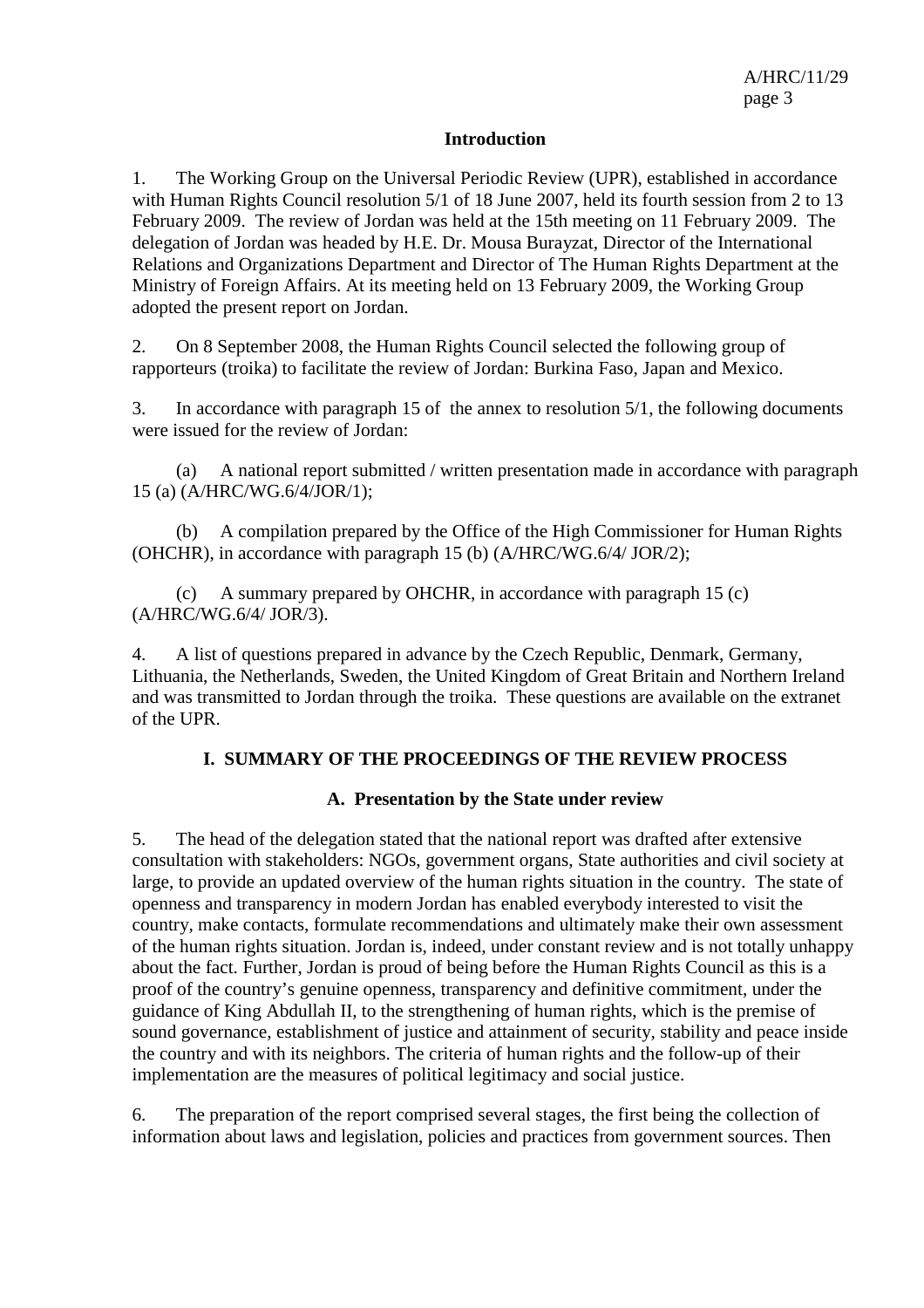institutions such as universities, experts and NGOs, were consulted, as well as the Standing Committee on Human Rights, which comprises various government departments and is chaired by the Director of the Human Rights Department in the Ministry of Foreign Affairs.

7. Jordan's political and social openness, independence and respect for the human dignity and tolerance and other values associated with human rights are not due only to its people's cultural heritage and intellectual development as part of the tolerant Islamic civilization and the outwardlooking Arab identity but also to the fact that Jordanians have been living under governing institutions characterized by good governance, accountability, acceptance of other opinions and respect for the will of the people. Thus, we find a reflection of this and more in the principles of the Constitution, the fundamental document guaranteeing the protection of rights and fundamental freedoms of individuals in all walks of life: civil, political, economic, social and cultural.

8. The Jordanian Constitution of 1952 is perfectly in line with international human rights standards as provided for in the international instruments, foremost among them the Universal Declaration of Human Rights and the two International Covenants on civil and political rights and economic, social and cultural rights. This modern and progressive Constitution has been complemented by other documents, namely the National Charter and the National Agenda. The National Charter sets forth a number of guiding principles inspired by the Constitution in order to activate political pluralism, the establishment of political parties and enhanced participation. The National Agenda contains strategies and plans, long-term projects and mechanisms for action.

9. By virtue of article 6 of the Constitution, "Jordanians shall be equal before the law". Jordanian laws provide effective and equal protection against any discrimination on the basis of race, language, religion, sex or political opinion. Jordanians are equal with respect to appointment to public posts. In addition, legislation ensures equality between men and women in all rights and everyone aged 18 or more enjoys legal capacity. Everybody is protected against violence or prejudice and has the right to resort to law and the right to litigation. Furthermore, the law ensures equality in education for everybody. Elementary education is compulsory and free of charge. Higher education is also open to everybody on the basis of fair admission regulations.

10. As for personal freedoms, the Constitution protects the rights of individuals and there is no crime without law (*Nullum crimen, nulla poena sine lege*). Article 9 of the 1961 Law, and its amendments, stipulates that the accused is presumed innocent until proven guilty. Courts are inviolable and all acts of arrest and inspections are carried out according to a clear legal framework.

11. The Criminal Code criminalizes any infringement on the personal freedom. Every State official who has arrested, detained or confined somebody to a place of detention in cases not stipulated by the law is punished. Law No.7 of 1954 is not intended to restrict personal freedoms but rather intends to prevent crimes that threaten public peace and security. Administrative detention is governed by certain safeguards that ensure balance between the right to life, especially of persons who could be subjected to vendettas or honour crimes, and the right to freedom of liberty.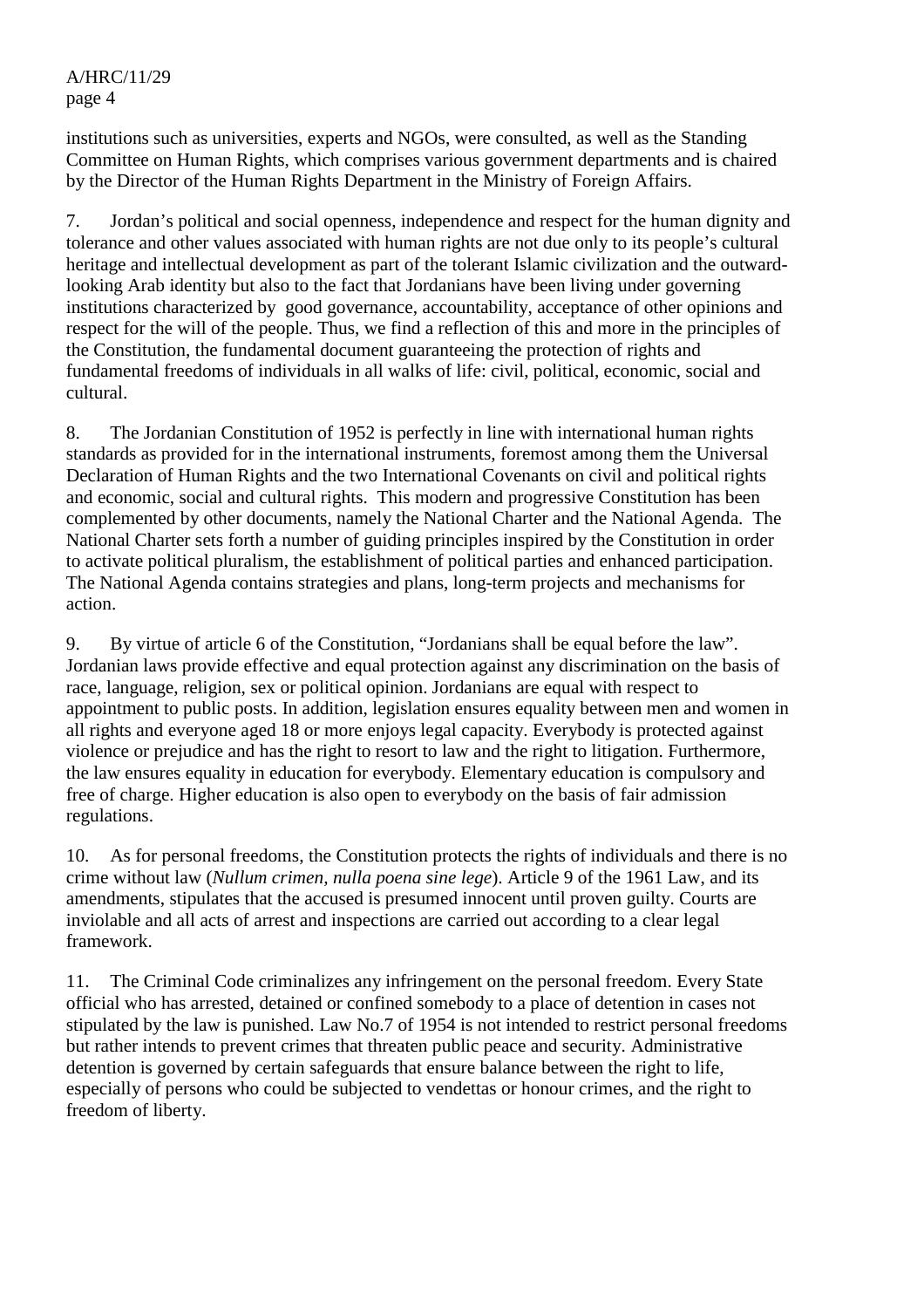12. The Anti-Terrorist Law adopted in 2006 seeks to prevent crimes of terrorism and the financing of terrorist activities. Jordan does not claim that this law is an ideal one as many countries and international bodies, legal and political, are still striving to ensure a balance between conflicting rights and Jordan is one of those countries. That nobody has yet been brought to court under the Law gives an indication of how keen the authorities are not to apply the Law unless it is absolutely necessary. Jordan, as well as various States and international organizations, is seeking balance between the protection of human rights and the prevention of terrorism.

13. On religious freedoms, article 14 of the Constitution stipulates that" The State shall safeguard the free exercise of all forms of worship and religious rites in accordance with the customs observed in the Kingdom, unless such is inconsistent with public order or morality." The law represses any insults to any religion, place of worship or group of people engaging in their religious rituals. It also bans any caricatures or publications that can defame or ridicule any religion. With respect to the query submitted by the Netherlands concerning cases against people wishing to change their religion, Jordanians enjoy freedom of worship, but there are certain issues connected with the rights of others that would affect those wanting to change religion,. This relates not to the right of freedom of worship but to the practical consequences regarding, for example, the legitimacy of the marriage, the children and the inheritance. The laws concerned are being applied very carefully and in perfect transparency.

14. In regards to the right to freedom of movement, the Constitution underlines the right of people to move freely (Article 9). Jordanians are not obliged to live in one specific place. Passport Law No. 5 of 2003 entitles everybody to obtain a passport to travel to any other country. Foreigners enter and leave Jordan freely.

15. Criminal Code No. 16 of 1960, and its amendments, protects the right to life and physical integrity. It prohibits individuals or authorities from putting an end to anybody's life and no human being can forsake his right to life. The Code criminalizes premeditated murder, homicide, manslaughter and crimes in which people could be harmed in any way. In Jordan, torture is criminalized in a manner commensurate with the provisions of the Convention against Torture (CAT). Jordan is committed to condemning torture and never overlooks acts that could be perpetrated in this respect. However, Jordan does not deny that there are sometimes individual cases of abuse or torture and very limited cases of maltreatment. Those responsible are prosecuted for these actions and the State rejects any policies not in line with the respect of human rights.

16. Regarding the follow-up on the recommendations of the Special Rapporteur on torture, it is difficult to follow those recommendations as they are based on undocumented and imprecise information. The cases referred to were verified according to internationally accepted procedures. Yet, the Government has taken steps to address cases related to torture and to protect the rights of those individuals in places of detention and rehabilitation. Furthermore, under the law, there are various organs that carry out inspections in the various places of detention, in addition to the fact that there is an independent Ombudsman office which carries out transparent and rapid investigations in cases of complaints.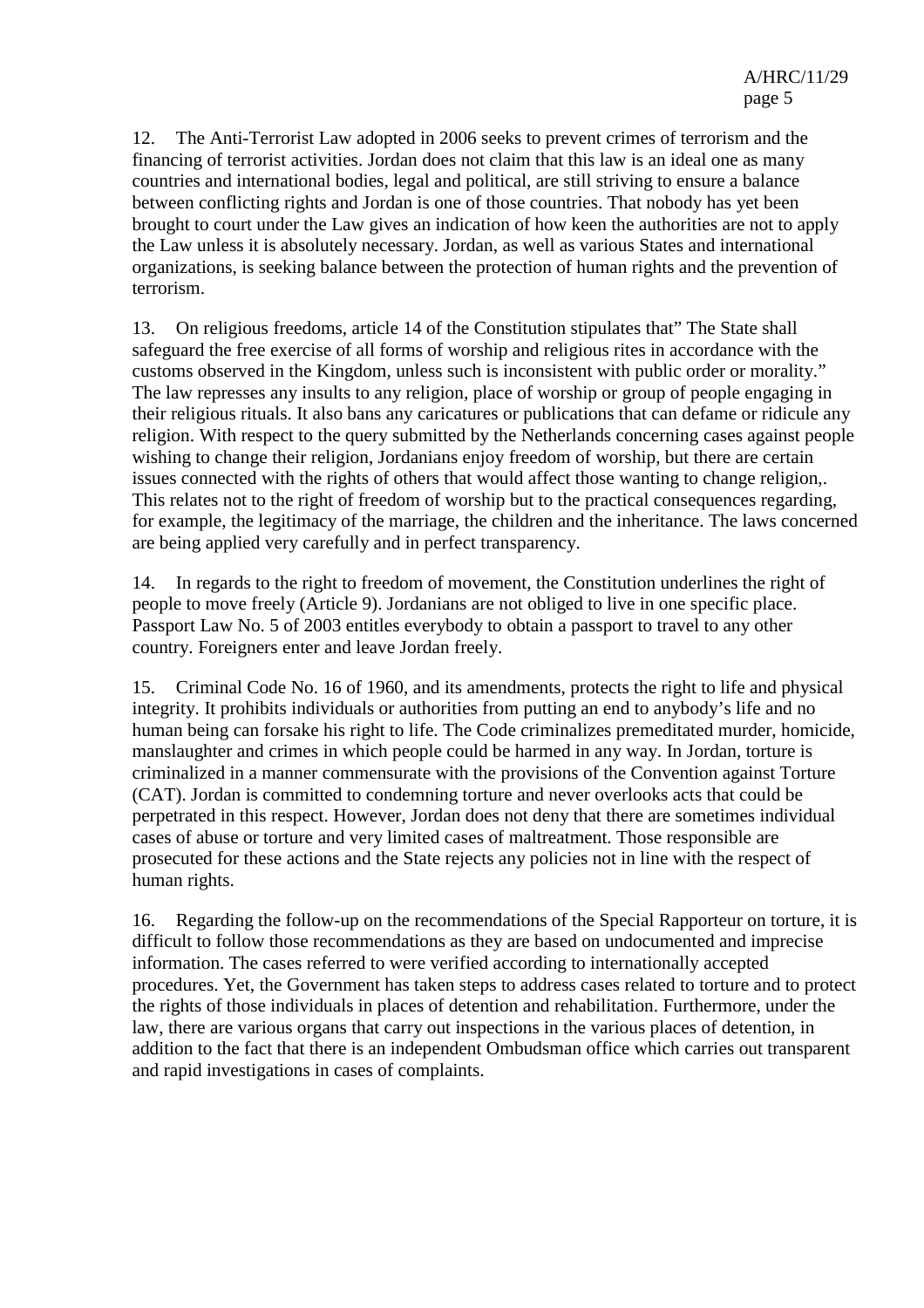17. Capital punishment applies to certain extremely serious crimes and its use is very restrained. A number of laws have been amended to align it with article 6, paragraphs 1 to 5, of the International Covenant on Civil and Political Rights (ICCPR) and Jordan is working to limit use even more. Capital punishment does not apply to juveniles or pregnant women and no executions have been carried out since April 2007, so that in a sense this is a sort of moratorium on implementation of this punishment.

18. On freedom of opinion and expression, the Constitution protects the right to speak out, to write and to publish. The 1998 Press and Publications Law and its amendments govern the freedom of the press. It is not possible to hold any journalist accountable for his or her opinions. Everybody has the right to obtain information from sources and it is not possible to compel any journalist to reveal his sources. The law does not allow detention of a journalist. In addition, it allows citizens to reach information. Law No. 27 of 2007 has been promulgated to ensure the right to obtain information, in line with the international trend in this respect.

19. The Constitution provides for the right of association and the right of assembly and the holding of public meetings. There are thousands of licensed associations in Jordan. Associations can have legal personality, undertake voluntary work, guarantee equality amongst their members and should be non-profit. Yet, some civil society and the international organizations have called for some amendments to this law and in specific areas and, therefore, a committee has been formed to prepare a new draft in order to amend the existing law. As for the right of assembly, Jordan does not have any reservations to the relevant article in ICCPR. However, the application of this right is regulated in a manner that ensures the protection of public order and people's property. Jordan is considering a number of alternatives to improve the exercise of this right and no ideas in this respect are excluded.

20. The same applies to the law governing political parties. It allows freedom to form political parties and entitles parties to utilize the facilities provided by the State. It prohibits the formation of parties along religious or sectarian lines. The right to vote and to stand for election is also protected by the law for everybody, male and female. There are safeguards to ensure women's participation in the Lower House, and there are at least six women in the Assembly.

### **B. Interactive dialogue and responses by the State under review**

21. During the inter-active dialogue, statements were made by 53 delegations. A number of delegations congratulated the delegation of Jordan for its comprehensive presentation of the national report, prepared in cooperation with relevant stakeholders. Jordan's significant role in the Human Rights Council institution-building process was evoked and the Kingdom was commended for its great achievements in the promotion and protection of human rights through, inter alia, the work and the activities of the "A"-status National Centre for Human Rights (NCHR) the National Coalition for Children established in 2007, the Complaints and Human Rights Office within the Public Security Directorate and the recent opening of the Family Protection Centre. Appreciation was also expressed for a number of policies, including the National Plan of Action for Children, the National Project on the Employment of Women and the National Aids programme in addition to effective strategies for the reduction of poverty and the dissemination of health care. A number of delegations underlined that Jordan was generously hosting several hundred thousand Palestinian refugees and Iraqis. Cooperation with international human rights mechanisms and with OHCHR was also welcomed.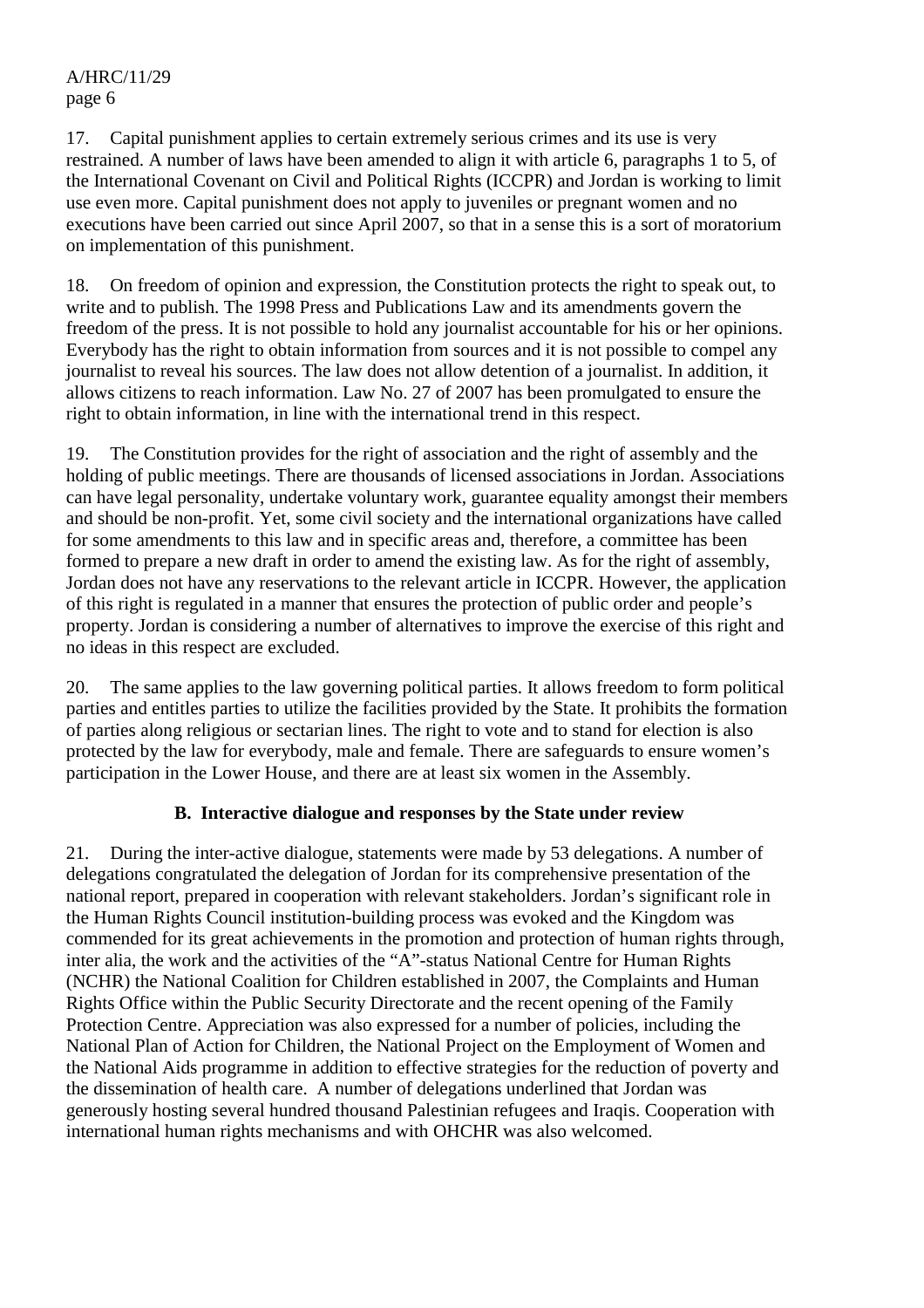22. Algeria recommended (a) that Jordan pursue its policy aiming at enshrining human rights principles in national legislation in accordance with international standards and continue its constructive cooperation with international human rights mechanisms. It encouraged Jordan's efforts and willingness (b) to submit periodic reports, which have suffered some delays, to treaty bodies, and urged it to seek appropriate technical assistance from OHCHR if deemed necessary. Algeria recommended that (c) the Kingdom should continue to move towards the promotion of women's rights and to further strengthen equality between women and men as well as efforts undertaken aimed at putting an end to certain customary social practices which sometimes stand in the way of the effective implementation of human rights, such as honour crimes and crimes of revenge. It recommended (d) efforts aimed at protecting the rights of foreign workers and prohibiting abuses that might be practiced against them and (e) that Jordan share with other interested countries its experience and best practices on the protection and consolidation of the right of persons with disabilities.

23. Finland expressed concern regarding the situation of women, the status of their rights, domestic violence and honour crimes. Finland recommended (a) that the penal legislation concerning discrimination and violence against women be developed in a comprehensive manner; (b) Jordan withdraw its reservations to articles  $9(2)$ , 15 (4) and 16 (1), (c), (d) and (g) of the Convention on the Elimination of Discrimination against Women (CEDAW); (c) and that the visit requested in 2007 by the Special Rapporteur on violence against women be carried out and the opportunity be used to organize transparent consultations with all stakeholders.

24. Egypt noted the challenges faced, particularly regarding the number of refugees, and asked about the efforts made in this regard. It noted strides in the protection of women's and children's rights, including street children, and in the implementation of the first Millennium Development Goal (MDG). Egypt recommended Jordan (a) continue its implementation of national policies aimed at the protection and promotion of human rights, and (b) refuse any attempts to impose any values alien to the contractual obligations and commitments of Jordan, based on the universally agreed human rights principles.

25. Bahrain appreciated the campaign on violence against women, the hosting of the regional office of UNIFEM and the establishment of a centre for the protection of families. Bahrain recognised the efforts to ensure basic education for all. Bahrain recommended Jordan (a) continue efforts in promoting the rights of women and their participation in higher decisionmaking posts and (b) continue efforts in providing all with basic education.

26. Qatar praised the constitutional and legal guarantees to promote the economic, social and cultural advances in accordance with the MDGs. It noted that Jordan is a host to a number of Iraqis and, despite economic and social challenges, has made efforts to ensure their basic needs are met equally with Jordanians'. Qatar asked what assistance and services the authorities required to meet these needs and recommended that Jordan seek financial support from the international community in order to continue providing the necessary assistance to thousands of Iraqis hosted in the Kingdom.

27. Sudan noted the importance Jordan attached to the family and the steps taken for its protection, including the national plan for children for 2004-2013. It asked what progress had been made in acting on the recommendation of the Committee on the Rights of the Child to guarantee the implementation of the plan. It recommended Jordan (a) share with developing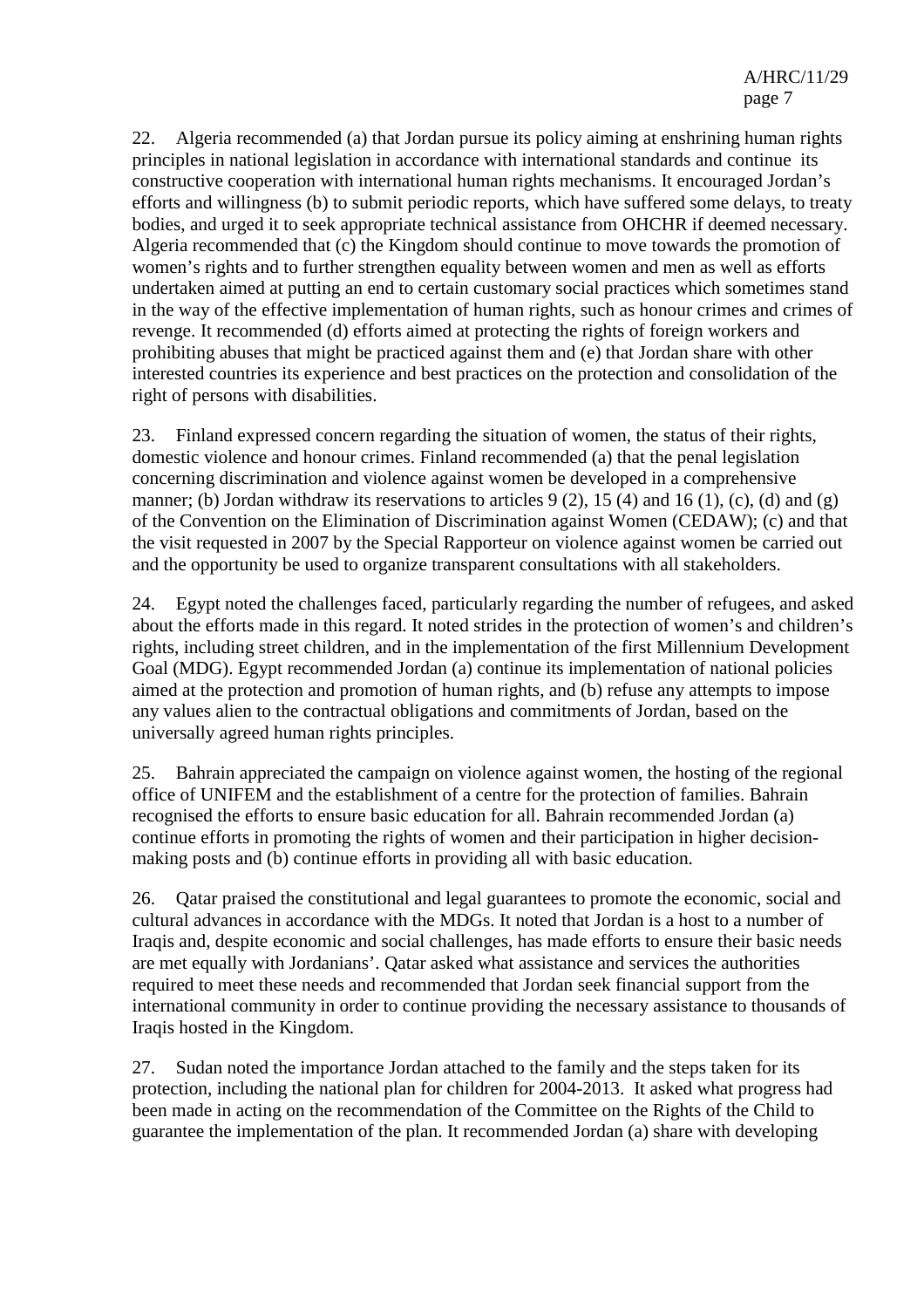countries and least developed countries (LDCs) its experiences in the health field. It also recommended (b) not responding to any comment that is outside of Jordan's legal commitments and international principles agreed upon by consensus.

28. Kuwait noted the sophisticated national strategy for the health system. This social and health care protection system, including health insurance, covers all area of Jordan. Kuwait recommended that Jordan (a) continue its efforts in this direction and encouraged it (b) to continue to cooperate with human rights mechanisms and the Human Rights Council (HRC).

29. Djibouti welcomed the Government's proactive policy to guarantee legal access to education, health and social services. It noted the ratification of human rights instruments and initiatives taken to domesticate them and the establishment of a national commission to promote human rights and the national council for the disabled. Djibouti recommended that Jordan should pursue its efforts aimed at improving the living conditions of persons with disabilities.

30. Azerbaijan commended the legal guarantees of equality, freedom of opinion and press, free exercise of all forms of worship and religious rites. It recommend Jordan (a) accelerate its efforts to achieve the MDGs. Azerbaijan noted Jordan has one of the region's highest literacy rates in the region. It praised endeavours to increase women's representation in society, including their appointment to higher governmental posts and recommended (b) further pursuing efforts in this regard. It stressed Jordan's generosity towards Palestinians refugees and called on the international community to share this burden with Jordan through financial and other relevant support.

31. Saudi Arabia praised the efforts to promote human rights, including economic, social and cultural rights, the establishment of an institutional and legal framework and the contribution to the United Nations, especially OHCHR. Saudi Arabia recommended (a) continue its cooperation with OHCHR. Hailing the progress regarding education, it recommended Jordan (b) continue the dissemination of the culture of human rights through its inclusion in curricula.

32. Mexico commended Jordan's progress regarding children's rights, human rights education, the promotion of religious tolerance and efforts to care for refugees. It recommended Jordan (a) follow up on the recommendation by the Committee on the Elimination of Discrimination against Women to address all forms of violence against women and adopt legislation in this area; redouble its efforts to fight against honour crimes, through public awareness and punishment of perpetrators and ensure that measures of protection for potential victims be determined with their full participation. It also recommended Jordan (b) examine the recently adopted "Law on Societies" to ensure that the provisions of this law are in line with international human rights standards and in particular with the right to the freedom of association enshrined in the International Covenant on Civil and Political Rights (ICCPR). Noting the quest for a balance between defending human rights and combating terrorism, it recommended Jordan (c) review the legislation applicable to crimes of terrorism, including the Criminal Code and the law on prevention of terrorism, to ensure it is in line with international human rights standards and standards for combating organized crime. Taking into account the efforts against torture, Mexico recommended Jordan (d) consider accepting jurisdiction of the Committee against Torture to receive specific cases as well as the ratification of the Optional Protocol to the Convention against Torture (OP-CAT) within a reasonable timeframe.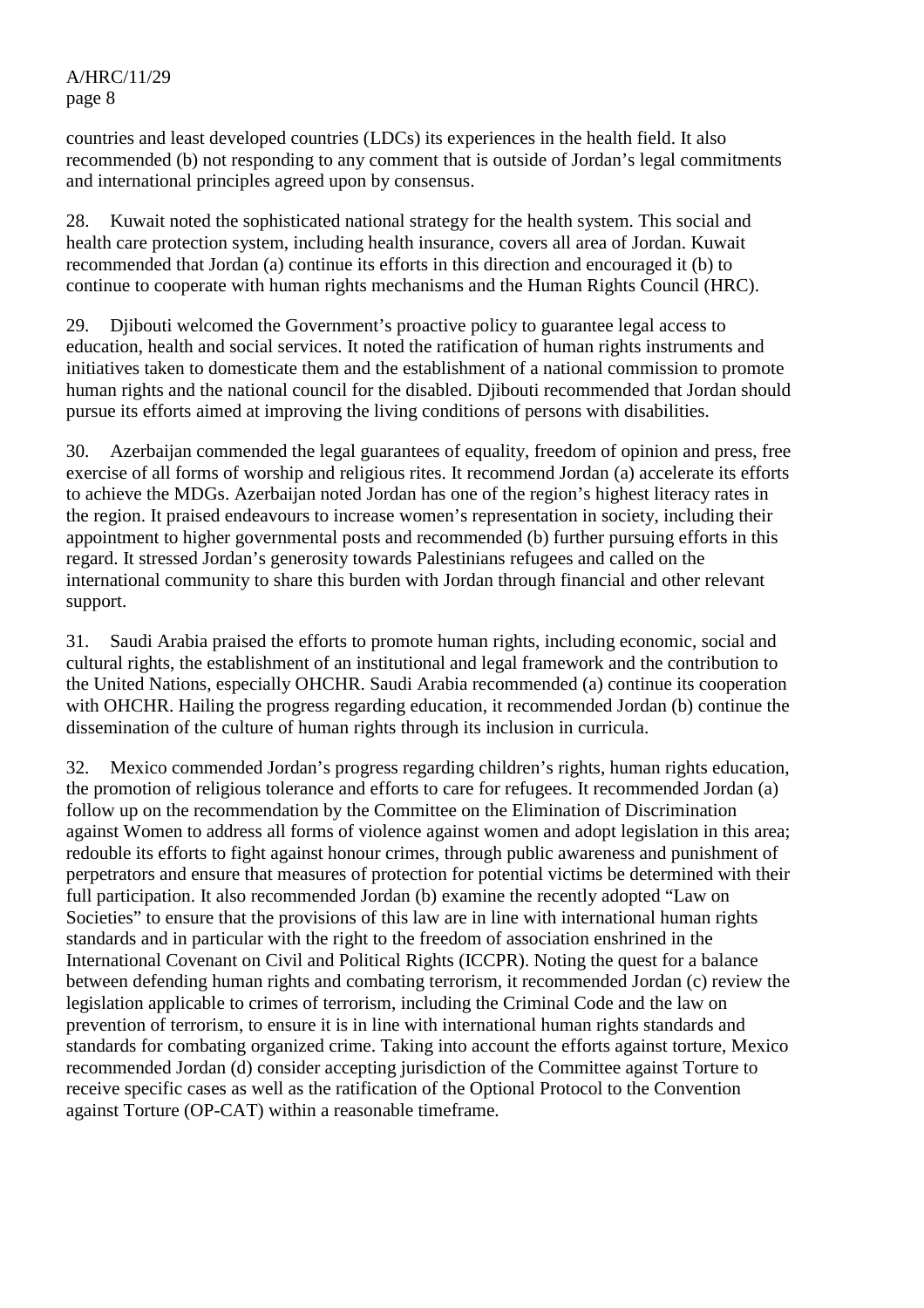33. Yemen noted the advances regarding social security, living standards and povertyreduction and the indications Jordan will attain the first MDG. The 2006 country report spoke of a high level of health care in accordance with international standards and Jordan laudably serves patients from throughout the region. Yemen recommended that Jordan continue its efforts to provide better living standards and share its experience of a developed health care with other countries, particularly within the region.

34. Oman noted the ratification of human rights treaties and Jordan's positive cooperation with international bodies, OHCHR and HRC. Jordan hosted a seminar on combating terrorism in October 2008. Oman recommended that Jordan should continue to make even great efforts to promote human rights in accordance with the cultural practices that stand side by side with Jordanian society, and incorporate them into its national legislation.

35. Indonesia noted the free parliamentary elections in 1989, the National Charter, the institutional and human rights infrastructure, the National Plan of Action for children, the National Coalition for Children and the Complaints and Human Rights Office. In view of the frequent allegations of torture against the Directorate and the impunity which its members are allegedly to enjoy, it recommended that both the new body and the NCHR work closely together to monitor the strict application of the rule of law for detainees.

36. Malaysia noted Jordan's success in education and high literacy rates, its promotion of human rights and democratic ideas within Islam and the elimination of negative references to other religions in its school curriculum and textbooks. Malaysia recommended Jordan (a) share its experiences and good practices in this area with other countries. Noting the significant reduction in poverty and the clear indications the country will be able to achieve MDG 1 and national targets by 2015, Malaysia recommended Jordan (b) continue with its efforts in this area so as to ensure that MDG 1 and targets can be achieved as planned.

37. Palestine appreciated Jordan's continued support regarding the Palestinian question and its hosting of Palestinian refugees, who enjoy their rights. Jordan is also a model in the protection of religious and ethnic minorities. Palestine recommended Jordan continue enhancing its role in peacekeeping operations, including providing health services and continuing its support to capacity-building in all conflict regions in the world.

38. The United Kingdom commended the establishment of a moratorium on the death penalty, the openness to NGOs' visits to prisons and the Family Protection Department centres. It asked about the implementation and awareness raising of human rights conventions and what steps had been taken to ease case delays in the judicial system. Noting concerns expressed by the Special Rapporteur on torture regarding the compromising of safeguards to combat torture since security forces are shielded from independent prosecution, it asked about the steps to implement the Committee against Torture's recommendation to abolish exceptional courts. The United Kingdom recommended Jordan (a) consider ratifying OP-CAT, (b) continue to facilitate prison visits, including unannounced ones, by NGOs; (c) implement an independent and transparent complaints mechanism to deal with reports of prisoner ill-treatment; (d) consider transferring oversight for allegations of ill-treatment of all prisoners to an appropriate civilian judicial authority; (e) take further steps to address discrimination against women, minorities and vulnerable groups, including children and disabled people.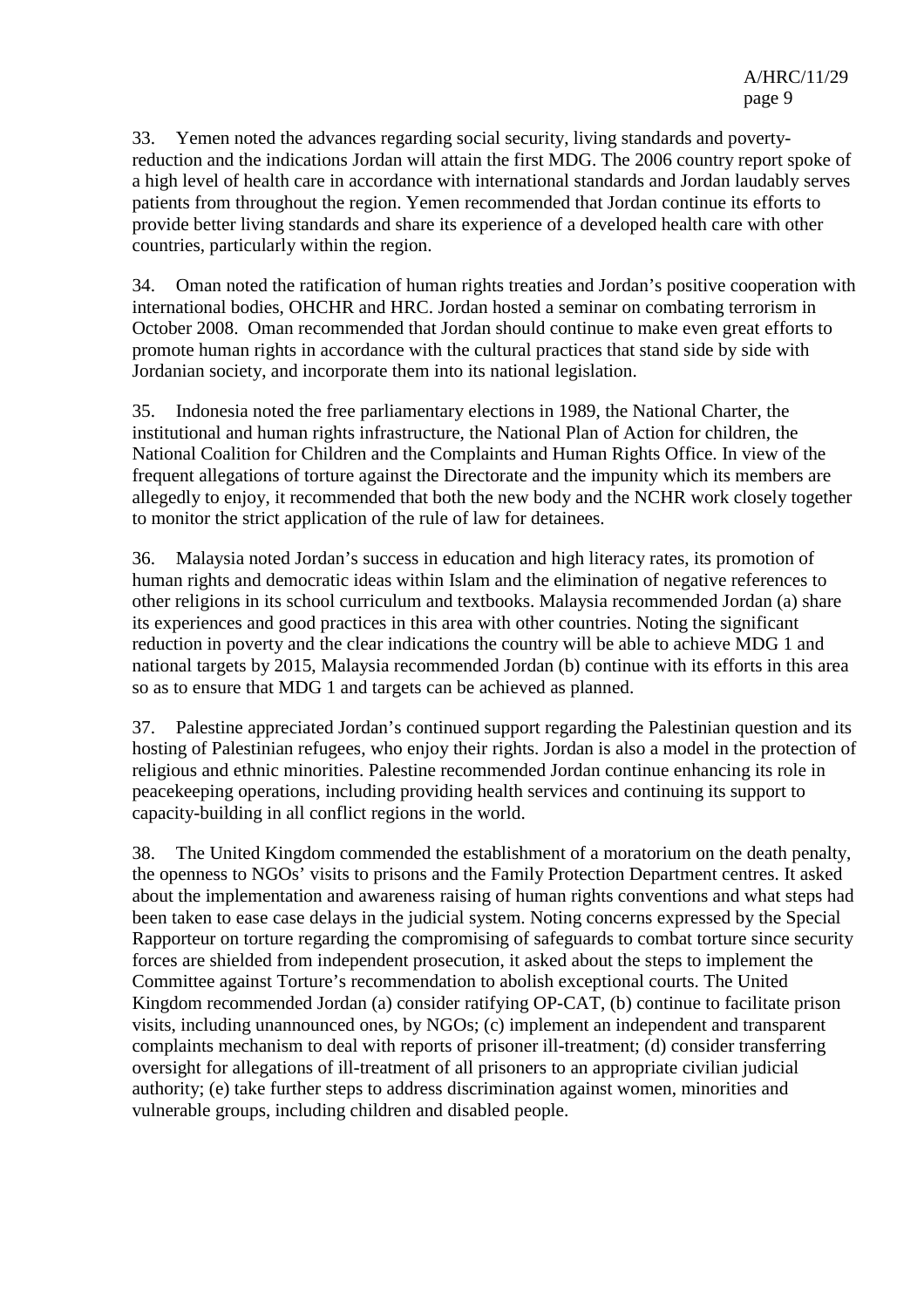39. Germany asked about regulation of the status of asylum-seeking and refugee children and about accession to relevant international instruments. It asked about measures to ensure freedom of association and expression and the independence of NGOs. Germany recommended that the Jordanian Government (a) abolish all protection and impunity for perpetrators of honour killings. Cases should be fully investigated and those responsible should be convicted without exception. It also recommended that Jordan (b) strengthen its efforts to combat torture and that the Government and responsible authorities do fully investigate all cases and reports on torture in a prompt, transparent and independent manner and do bring to justice those responsible, and (c) review its Nationality Law in order to ensure that a Jordanian mother married to a non-Jordanian man has the right to confer her nationality to their children.

40. Pakistan stated that a human-rights-friendly approach has led to active NGO involvement in monitoring, advocacy and promotion of human rights. It noted the standing invitation to Special Procedures and the reforms in the areas of freedom of the press and judiciary. While commending the progressive steps taken by Jordan, Pakistan recommended that Jordan (a) continue to provide and improve human rights education and training for judicial and law enforcement officials and (b) strengthen the implementation of its National Action Plan for Children.

41. Morocco asked for information on measures to ensure the right to health and equal rights to those affected by illnesses including AIDS and about efforts by the national human rights commission to promote women's rights. It recommended that Jordan (a) continue its efforts to integrate the provisions of the human rights treaties it has ratified into national law; and Jordan (b) to benefit from their successful experiences in the areas contained in the national report which focuses on the challenges and to request the necessary technical assistance from the relevant international organisations.

42. Tunisia noted the ratification of most of the international human rights instruments and Jordan's national legislation. The Constitution authorizes the creation of associations and there is a network of organizations and associations which represent civil society. Jordanian legislation has ensured that associations have the right to use the media and official information means while at the same time preventing political parties from operating along religious, racial or tribal lines. Tunisia requested more information about the preparation and implementation of the national children's programme for 2009-2013.

43. France, noting the de facto moratorium on the death penalty, asked how Jordan envisaged transforming it into a de jure moratorium. France asked about measures to guarantee equality between men and women in family law, including inheritance law. While noting the efforts to combat torture, it recommended Jordan (a) pursue its actions to prevent acts of torture and other cruel, inhuman and degrading treatments in all detention centres, (b) in particular by ratifying OP-CAT and by setting up an independent national mechanism for oversight in places of detention. It recommended Jordan (c) implement all possible efforts to combat ill-treatment against foreign workers and to offer, through the Labour Code, adequate protection to all workers in Jordan. It welcomed the standing invitation to special procedures and recommended Jordan (d) respond as soon as possible to the request for visits by Special Rapporteurs, such as the Special Rapporteur on violence against women.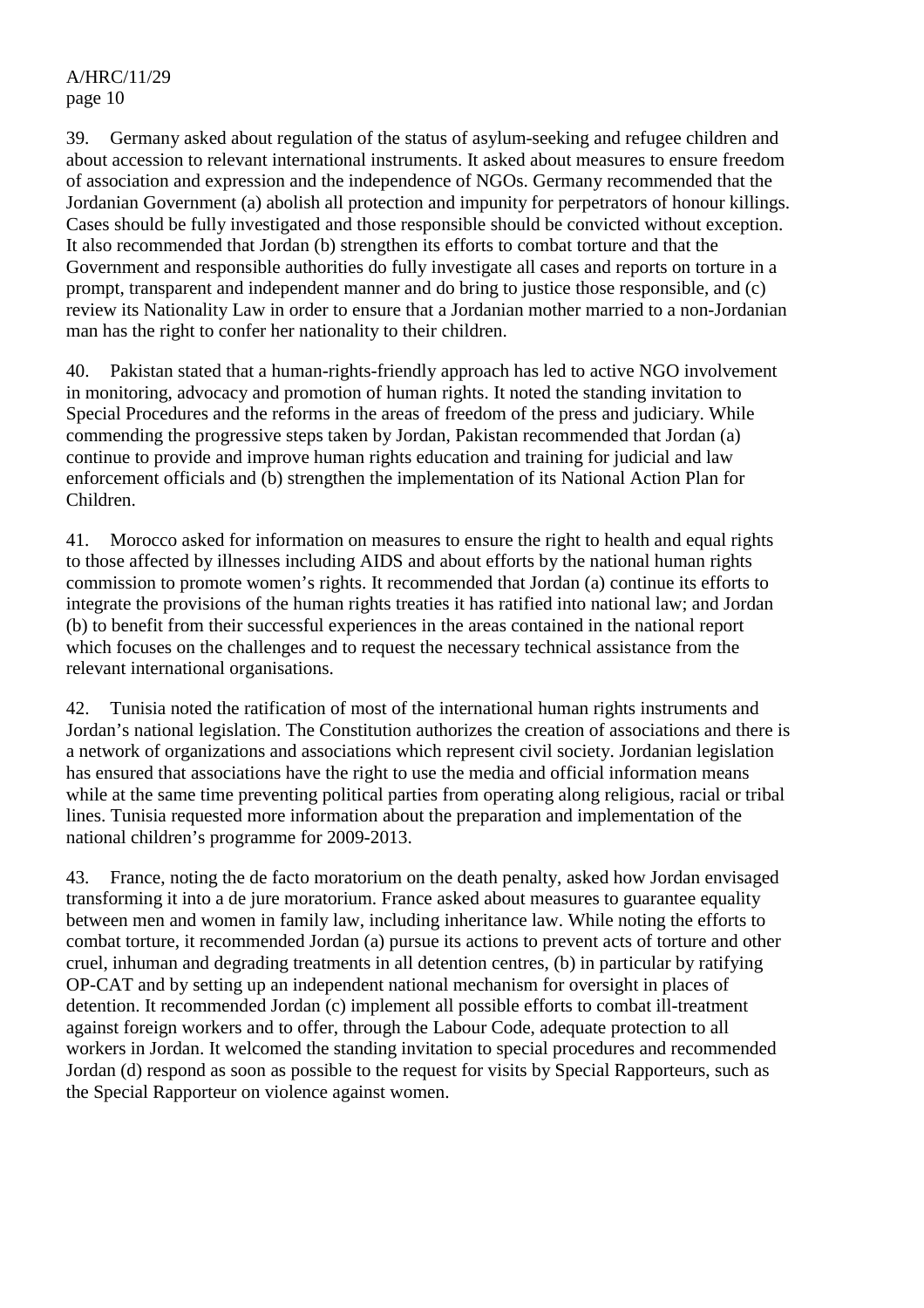44. Canada expressed concern regarding ongoing enforcement of restrictions on media reporting, the absence of an independent electoral commission, the Societies Law and reports of honour killings. Canada recommended that Jordan (a) take further steps to promote an open and free press where journalists may report on a full spectrum of political, social and economic issues without fear of retribution; (b) establish an independent electoral commission allowing for open participation of political parties and objective certification of election results; (c) revise the Societies Law to remove the government-approval requirement in the work of NGOs and take steps to ensure that these changes are put into practice in the interest of encouraging broad participation in Jordanian civil society; (d) strengthen legislation protecting women from violence, and amend its criminal law to ensure that honour crimes are treated on a par with other serious violent crimes and are investigated and prosecuted.

45. Lebanon praised Jordan's attention to promoting the status of woman, health, labour and combating violence against women and the efforts regarding gender equality and women's role in politics, as evidenced by the number of woman in parliament, local authorities and the judiciary. Lebanon recommended that Jordan (a) continue to promote the status of women and to empower them and (b) step up its excellent cooperation with civil society and ensure that this helps further to protect human rights. Lebanon asked about steps to protect children's rights to education and prevent forced labour.

46. Philippines noted the strengthened efforts to promote women's equality and empowerment and the positive results achieved. Philippines recommended that Jordan (a) continue these efforts, with emphasis on promoting enhanced economic opportunities for women and equality in the workplace. It also recommended that the Government (b) continue measures to improve the wellbeing and human rights protection of migrant workers, including domestic workers.

47. Nicaragua noted the consolidation of internal democratic processes through structural change and recommended that Jordan continue to strengthen its institutional framework so that its society can continue to enjoy their rights and to fully participate in the democracy that prevails in Jordan today.

48. Chile recommended Jordan (a) harmonize national legislation with standards and requirements contemplated in international human rights instruments ratified by Jordan, (b) lift reservations to CEDAW to ensure greater participation by women in public life, nondiscrimination and effective protection against violence against women; (c) lift reservations to the Convention on the Rights of the Child (CRC); (d) establish a moratorium on the death penalty as a way of achieving its full abolition; (e) amend practices and deficiencies in national legislation and accede to OP-CAT to prevent and punish cases of violations in this regard; and (f) accede to Optional Protocols 1 and 2 to ICCPR.

49. The Netherlands commended Jordan's efforts regarding the protection of human rights. In relation to the concerns expressed by the HRC about practical limitations to the right to freedom of religion, including freedom to change religion, it recommended that Jordan should (a) pursue the protection of those who convert to another religion according to international human rights standards. With regard to the so-called honour crimes that still occur and the reduction of penalties for the perpetrators, it recommended Jordan should (b) continue its efforts to strengthen the position of women and in particular ensure that perpetrators of honour crimes do not benefit from a reduction of penalty, take into consideration the recommendations of the Committee on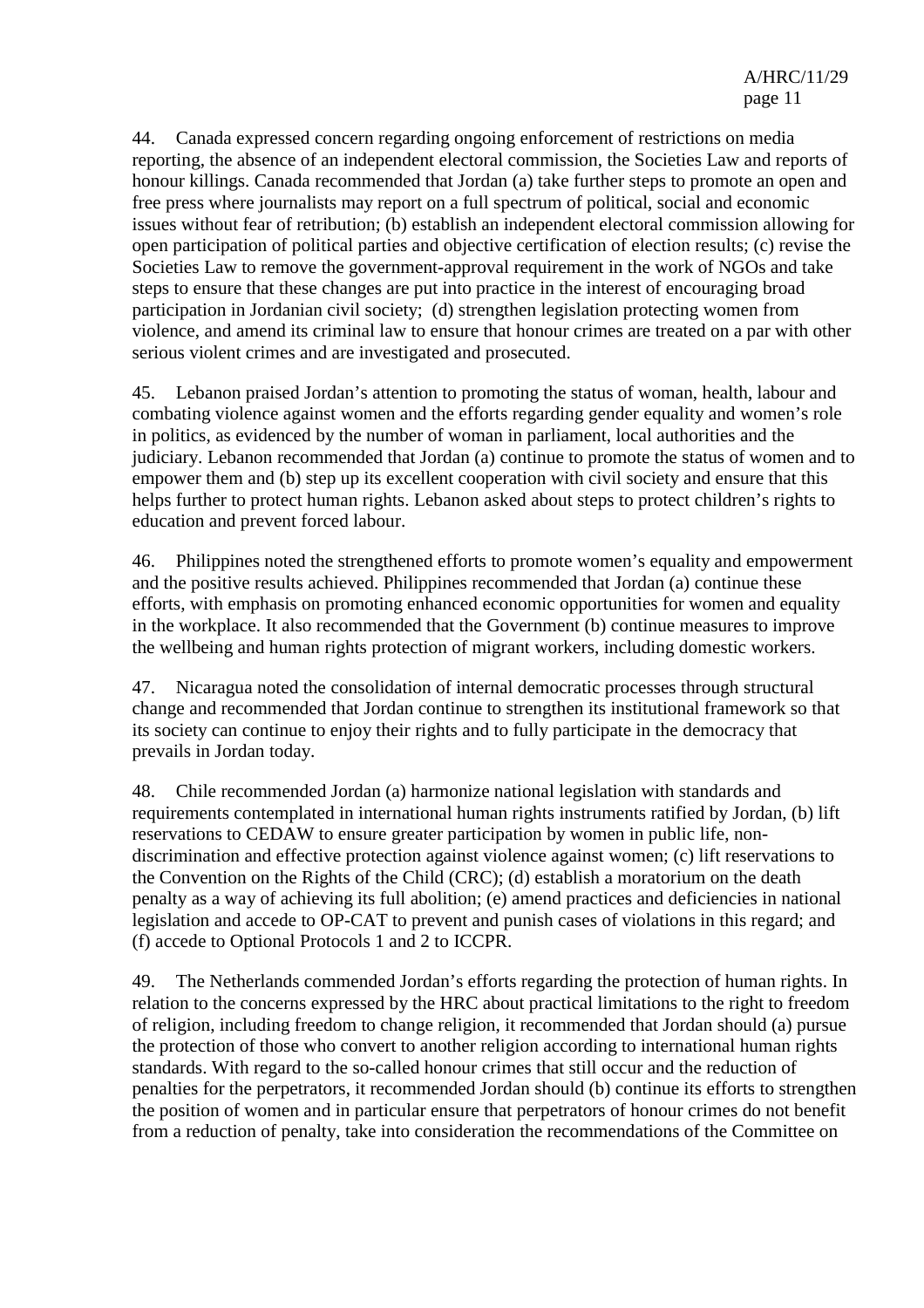the Elimination of Discrimination against Women and furthermore also strive to provide victims of honour crimes with the necessary protective shelters. The Special Rapporteur on torture's follow-up report raised concerns with regard to the continuing use of torture and impunity and the Netherlands therefore recommended that (c) further action is taken to prevent impunity for torture and ill-treatment and follow-up is given to the recommendations of the United Nations Special Rapporteur on torture.

50. Brazil noted the "A"-status Centre for Human Rights, the National Coalition for Children and the Plan of Action for Children, the reduction of poverty, and the success in ensuring universal basic education. Brazil recommended that Jordan (a) consider, within the context of paragraph 1 (a) of HRC resolution 9/12, reviewing the nature of its reservations to CEDAW and CRC; (b) establishing a moratorium on executions, with a view to abolishing the death penalty, (c) continue its efforts aimed at eradicating poverty; (d) continue its measures to address all forms of violence against women and girls.

51. The United Arab Emirates noted Jordan's increasing intention to the promotion of children's rights at legislative and institutional levels, the accession to CRC and its optional protocols, the establishment of institutions and a national plan of action, the programmes for the care and protection of children in the public and private sectors and the awareness-raising campaigns. It recommended Jordan (a) pursue its efforts aimed at the promotion of the rights of the child in addition to the implementation of the national plan for children; (b) consider the inclusion of human rights in school curricula.

52. Concerning torture, Jordan acknowledges that there are gaps in this field, but the reports that are circulating are exaggerated and do not reflect the facts on the ground. No country can pretend to eliminate this phenomenon completely, but in Jordan there is a political will to deal comprehensively with the issue of torture and to tackle individual cases and impunity in a serious manner. There is political supervision and a follow-up of all cases: anybody responsible for illtreatment or torture is prosecuted. The statement of the Special Rapporteur on torture, Mr. Nowak, that "torture is widespread" is not true, and subsequently he withdrew the statement he had made earlier in this connection.

53. Jordan has embarked on a wide-ranging programme to combat torture, including training courses, workshops and seminars. Courses, workshops and seminars for law enforcement personnel are held every month under the supervision of the National Centre for Human Rights. About 400 officers have graduated from these courses in the past year alone.

54. Many agreements have been signed with local and international agencies, including with Austria and the European Union, in order to develop rehabilitation centres, including for victims of torture.

55. Al Jafer prison has been closed and many other measures have been taken in accordance with international principles on the way of dealing with prisoners. There are frequent visits by Human Rights Watch and by various human rights agencies to detention and rehabilitation facilities.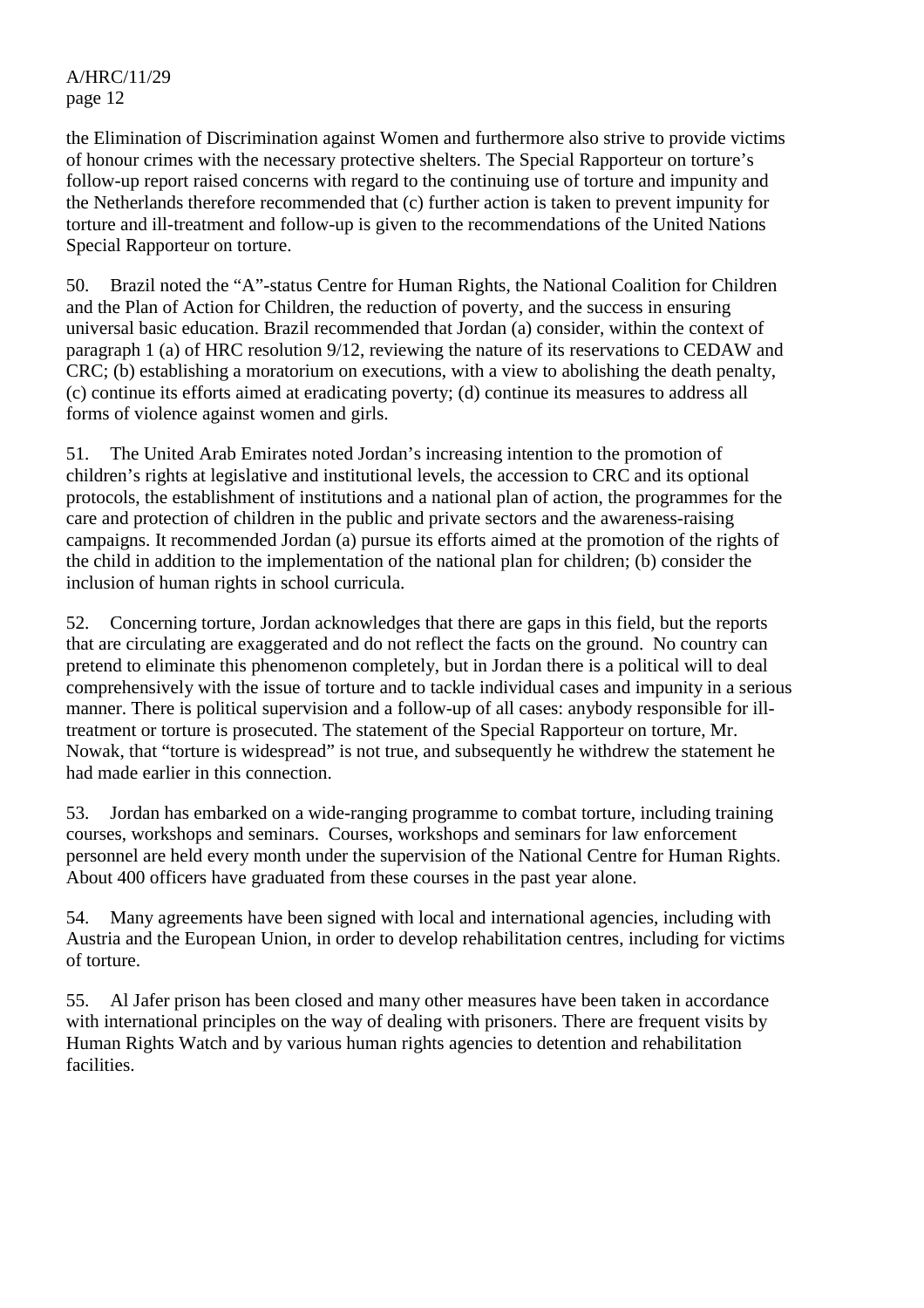56. Many issues were raised regarding women. Concerning honour crimes, Jordan stated that the law has been amended and there is no such thing as "honour crimes" in Jordanian law. Criminal acts committed in the heat of passion are also declining owing to a collective effort, especially by parliamentarians and members of the Royal Family, to raise awareness. The amendment of the law and the increase in punishment testify to the huge progress achieved.

57. Jordanian society is based on the teaching of Islam, which organises civil matters in accordance with the Sharia norms which regulate marriage and inheritance. The provisions of the Sharia are suitable to protect the rights of women and to promote their status. These norms are accepted by the people themselves and adhered to voluntarily

58. Although Jordanian law does not confer the Jordanian nationality on children of a Jordanian mother married to a non-Jordanian, it nonetheless ensures that the husband and the children acquire a residence permit. It should be noted that approximately 50 per cent of the population in Jordan is from a country under occupation. No country agrees to undermine its own national identity. Jordan also protects Palestinian rights this way

59. As for the protection of the family, the Civil Code has been amended and Jordanian women can now enjoy equal rights. The Government has withdrawn its reservation to article 15 (4) of CEDAW. The law on domestic violence has been enacted and there are many policies and programmes supported by, for example, the European Union and international organizations. The Constitution guarantees women's rights and promotes their participation in the political life. Jordanian women have achieved great progress and this has been a very positive development.

60. Special courts have been established to help the judiciary to examine cases requiring specific expertise. Their rules and sentences can be submitted to the court of cassation. Allegations that these courts do not observe due process and do not follow criminal procedures are unfounded.

61. As regards freedom of the press, there is no law that stipulates imprisonment of journalists for expressing their views: journalists are free and masters of their own actions. Some States had referred to an incident involving a journalist that occurred during a peaceful demonstration to protest the onslaught on Gaza. It was a single and isolated incident and happened because the person involved failed to distinguish himself from stone-throwers at a sensitive location near the premises of a certain embassy

62. Jordan adheres to the CRC. There are juvenile courts and special consultants who help judges to hand down decisions in the best interest of the child. The law on juvenile justice has been enacted and juveniles are not detained in rehabilitation centres for adults. Homeless children are defined as children with special needs.

63. Norway said that, despite positive developments regarding women's rights, including the increased resources to assist abused women and measures to increase employment opportunities, concerns remain regarding their situation. Norway remains attentive to the situation of human rights of women in Jordan. CEDAW, Amnesty International and Human Rights Watch report that women are discriminated against within the legal system and that violence against women is widespread. Norway recommended Jordan (a) withdraw its reservations to CEDAW, (b) modify or repeal discriminatory legislation, including discriminatory provisions in its Personal Status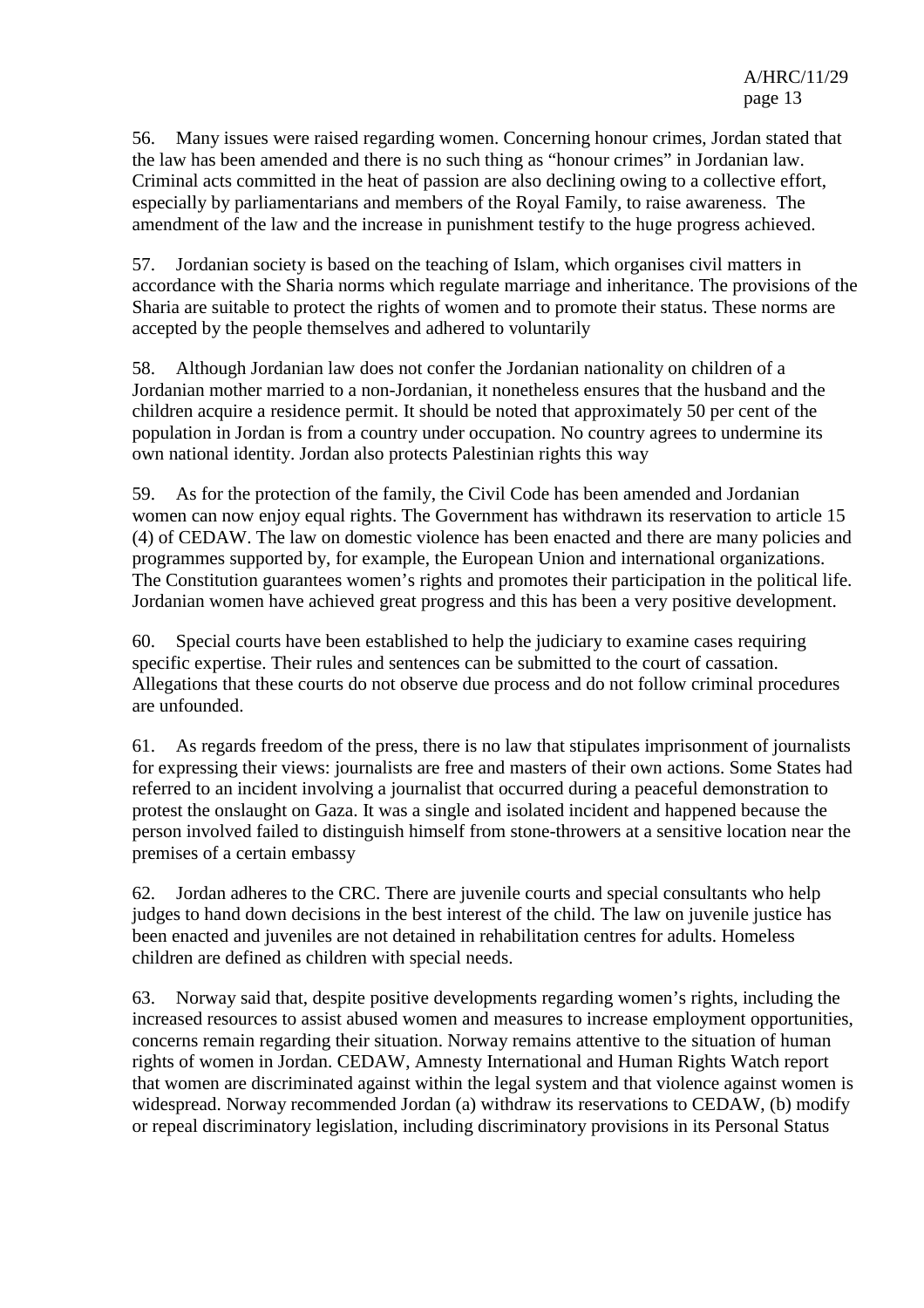Act, Criminal Code and Nationality Act; (c) enact legislation on violence against women in order that violence against women constitutes a criminal offence, that women and girls who are victims of violence have access to immediate means of redress and protection and that perpetrators are prosecuted and punished; and (d) increase the number of home shelters in order to replace protective custody for women at risk of violence.

64. Nigeria noted ratification of human rights instruments, the engagement in policy and institutional reform, the National Project on the Employment of Women, the provision of basic education to all children and the National AIDS Programme. Nigeria would like to see improvement in Jordan's legislative and judicial sectors, especially in the areas of gender mainstreaming, sexual harassment and economic exploitation of children. It called on the international community to support Jordan's efforts to improve its economic, social and cultural rights.

65. China noted Jordan's constitutional framework for human rights, accession to international conventions, national human rights centres; progress in poverty-reduction, the health system and children's access to basic education, and improved level of human rights education. China encouraged Jordan to ensure detailed implementation of the national strategic plan for the protection of rights of people with disabilities and children and, through various forms of human rights education and training, enhance people's awareness of human rights for their better enjoyment of them.

66. Japan noted the ratification of human rights instruments, the holding of democratic elections, the promotion of women's rights and social advancement, and the accommodation of Palestinian and Iraqi refugees. Japan recommended (a) considering establishing a legal framework for the protection of refugees and applicants for asylum, as well as becoming a State party to the related instruments; (b) considering amendment of the Jordanian Nationality Act with respect to the right of children to a nationality, as the law currently does not allow a Jordanian mother married to a non-Jordanian man to confer her nationality to her children. Japan expressed concern regarding reports of forced confessions and violence perpetrated by detention officers, the lack of neutrality when bringing them to justice and offences tried within a special court for security services.

67. Sweden noted reports of torture by police and prison authorities. While recognizing the ratification of CAT, the visit of the Special Rapporteur and legislative attempts, it recommended the Government (a) continue and strengthen its efforts with a view to completely stem this practice and ensure that detainees have access to effective legal remedy and (b) take steps to enable accession to OP-CAT. Sweden noted the recommendations of the Committee on the Elimination of Discrimination against Women regarding discrimination against women and expressed concern regarding honour killings, discriminatory family and inheritance legislation and the situation of foreign women employed as domestic workers. While noting efforts and the new legislation initiated to promote the status of women, Sweden recommended the Government (c) continue looking into this question with a view to ensuring that violence and all sorts of discrimination against women are effectively eliminated in line with international standards.

68. Bhutan commended Jordan's commitment to improving the lives of the most vulnerable through advocacy, support and cooperation at the highest levels of the State. It commended the promotion of economic, social and cultural rights and the achievements in the area of poverty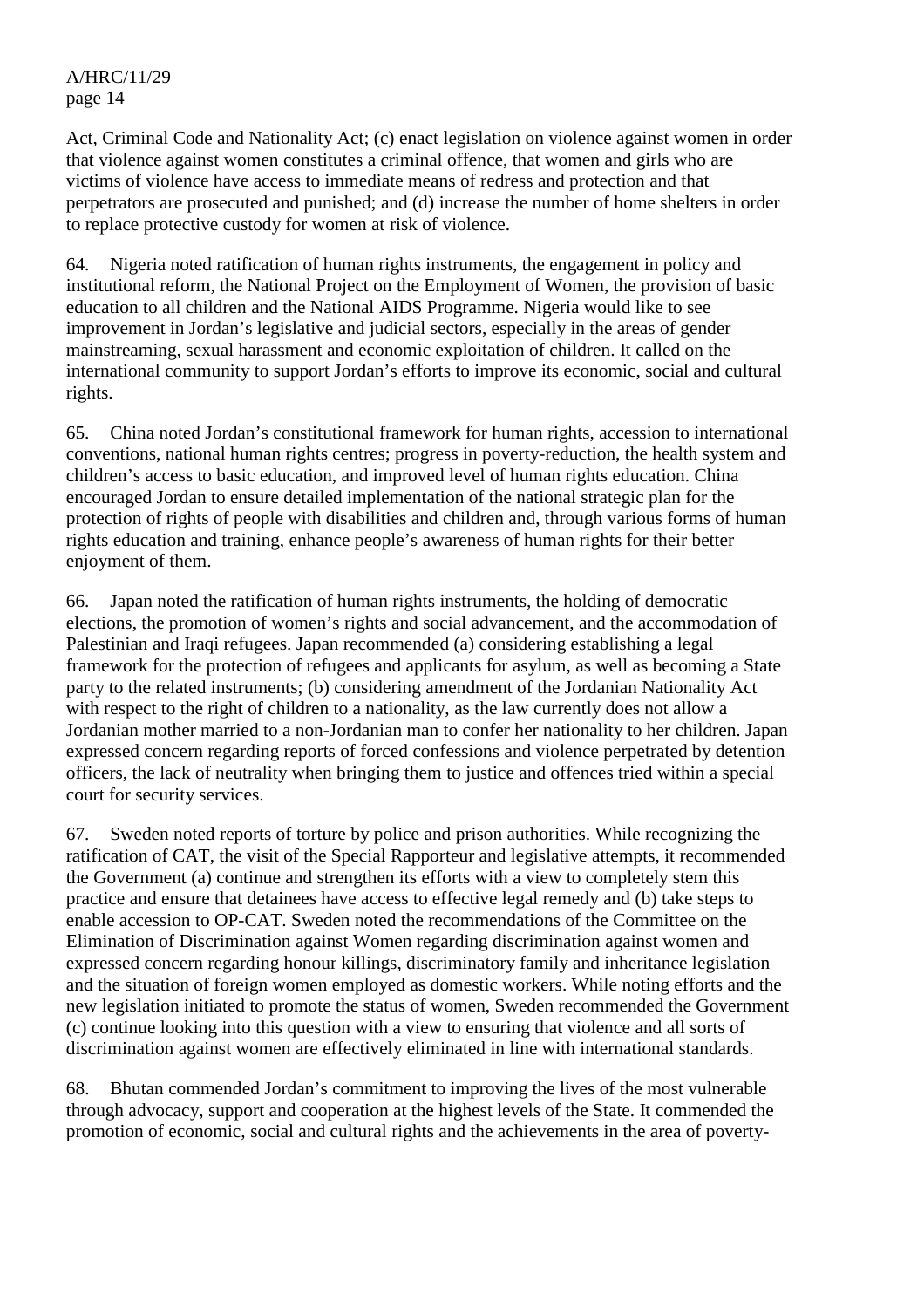reduction, Jordan being on track to achieve MDG 1. Noting reports of regional and gender disparities and the potential risk of segments of the near-poor falling below the poverty line, it recommended that the Jordanian Government (a) continue to implement and strengthen its Poverty Alleviation Strategy and other programmes for poverty-reduction, in order to build upon progress achieved thus far, and to bridge any existing regional and gender disparities. While noting the well-developed health care system and the universal access to basic education, Bhutan recommended Jordan (b) consider stepping up these positive efforts through greater investment in the health sector to strengthen existing services and (c) consolidate and continue taking measures to reinforce enrolment and retention rates in secondary education.

69. Turkey recommended Jordan (a) consider withdrawing its reservations to a number of articles of CEDAW, and also consider ratifying its Optional Protocol. Sharing the recommendations of the Committee on the Rights of the Child, Turkey also recommended that Jordan (b) continue to address the problems faced by the girl child and the suggestions by the Committee that local, religious and other leaders should take a more active role in supporting the efforts to prevent and eliminate discrimination against the girl child. It welcomed the reform process to combat torture and ill-treatment, including the amendment of the Criminal Code and the prosecution and punishment of a number of officials, and recommended that Jordan (c) continue its efforts in this field. It requested information about the new Assembly Law.

70. Italy expressed concern regarding honour killings and recommended Jordan (a) consider amending articles 98 and 340 of its Criminal Code in order to abolish all kinds of legal protection for perpetrators of honour killings. It noted the adoption of the Societies Law and recommended Jordan (b) consider amending recent legislation concerning NGOs in order to reduce restrictions on their activities and allow them adequate freedom of action. It expressed concern about conditions of detention and alleged torture by the General Intelligence Department and said allegations in their regard should be investigated.

71. The Russian Federation noted the importance given to human rights cooperation and Jordan's openness to dialogue. Noting the "A"-status of the Centre for Human Rights, it asked for information about the Centre's operation, the challenges the Centre faces in carrying out activities, its sources of funding and the extension of its mandate to monitoring all State institutions, including the police and the armed forces.

72. Cuba commended Jordan for maintaining its identity between the Arab culture and Muslim religion. It noted the constitutional and legal framework for human rights and the equality among citizens regarding rights and obligations. It noted the reduction in poverty and indications that Jordan will achieve MDG 1. Cuba asked about measures to attend to the needs of migrant workers. Cuba recommended Jordan (a) continue its efforts to achieve MDG 1 by 2015 so that its population can fully enjoy the rights inherent to a decent and respectable life and (b) continue the enlargement and consolidation of the quality of the national health system, if possible, by earmarking more financial resources in the total national budget and through the training of specialised personnel.

73. Bangladesh commended the progress in socio-economic development and the near universal access to education. It recommended Jordan (a) further strengthen human rights education and training for the judiciary and law enforcement agencies with the assistance of OHCHR and other relevant international organizations; (b) continue to work to enhance access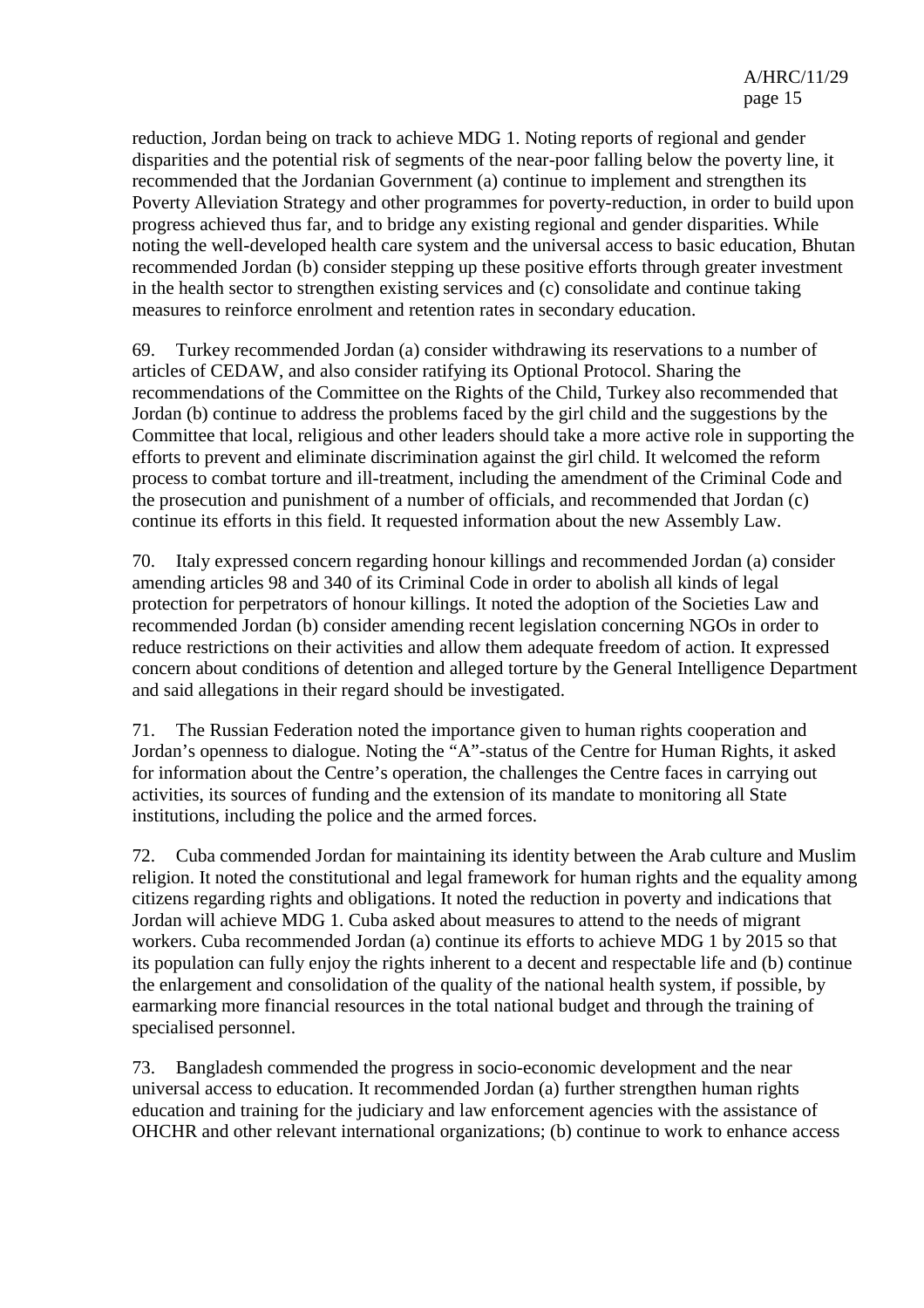to water through efficient water-resources management with the support and assistance of the international community.

74. Argentina noted the reduction of the list of crimes punishable by the death penalty as a step toward its abolishment. It recommended Jordan consider the possibility of signing and ratifying the International Convention for the Protection of All Persons from Enforced Disappearance (CED) and accept the competence of the Committee on Enforced Disappearances.

75. Lithuania stated that notwithstanding improvements in the situation of women, further steps were needed regarding honour killings and domestic violence. Lithuania recommended (a) establishing a shelter system for victims of domestic violence and undertaking public-awareness campaigns against domestic violence; (b) ratifying the Optional Protocol to CEDAW (OP-CEDAW) and facilitating the visit of the Special Rapporteur on violence against women, its causes and consequences.

76. Romania commended the progress regarding economic, social and cultural rights and the fight against illiteracy. It noted efforts made to promote tolerance and welcomed the new curriculum for religious education. Noting positive aspects in the legal framework for gender equality, it asked what other steps had been taken to strengthen promotion of women's rights.

77. Slovenia, while commending Jordan's efforts regarding children's rights, noted reports of violence, exploitation, trafficking and violation of the rights of migrant, refugee and asylumseeking children, children with disabilities and juvenile offenders. Slovenia noted the concern of the Committee on the Rights of the Child regarding physical punishment at home and the disciplinary action permitted under the Criminal Code. Further to recommendations by the Human Rights Committee and the Committee on the Rights of the Child, it recommended Jordan (a) consider changing legislation to prohibit all forms of corporal punishment also at home and effectively enforce a ban on corporal punishment in all settings. It expressed concern about limitations to women's progress and participation and asked if Jordan is considering enacting a comprehensive gender-equality law. Further to recommendations by the Committee on the Elimination of Discrimination against Women, it recommended Jordan (b) address all forms of violence against women and girls and enact legislation in this field. It also recommended (c) amending the Criminal Code to ensure that perpetrators of honour crimes do not benefit from reduction of penalty and that these crimes are treated like other violent crimes in regard to investigation and prosecution.

78. The Libyan Arab Jamahiriya stated that the Constitution guarantees the principle of equality, individual freedom, freedom of expression, movement and residence, religion and family rights. It noted the strategies for health care, rehabilitation and redress and social and religious guidance as priorities under the Constitution. It noted the importance of health and health care in Jordan, as the Health Ministry is the second largest. It wished further prosperity and success to Jordan in its efforts to ensure attainment of the MDGs.

79. Ireland, noting the amendment to the Criminal Code and the de facto moratorium on application of the death penalty, recommended that Jordan (a) take further concrete steps to move quickly towards the abolition of the death penalty. Ireland noted evidence that, despite the prison reform programme, torture and ill-treatment still occur and asked about plans to eradicate them. It recommended that Jordan (b) prioritize such actions and that allegations of torture and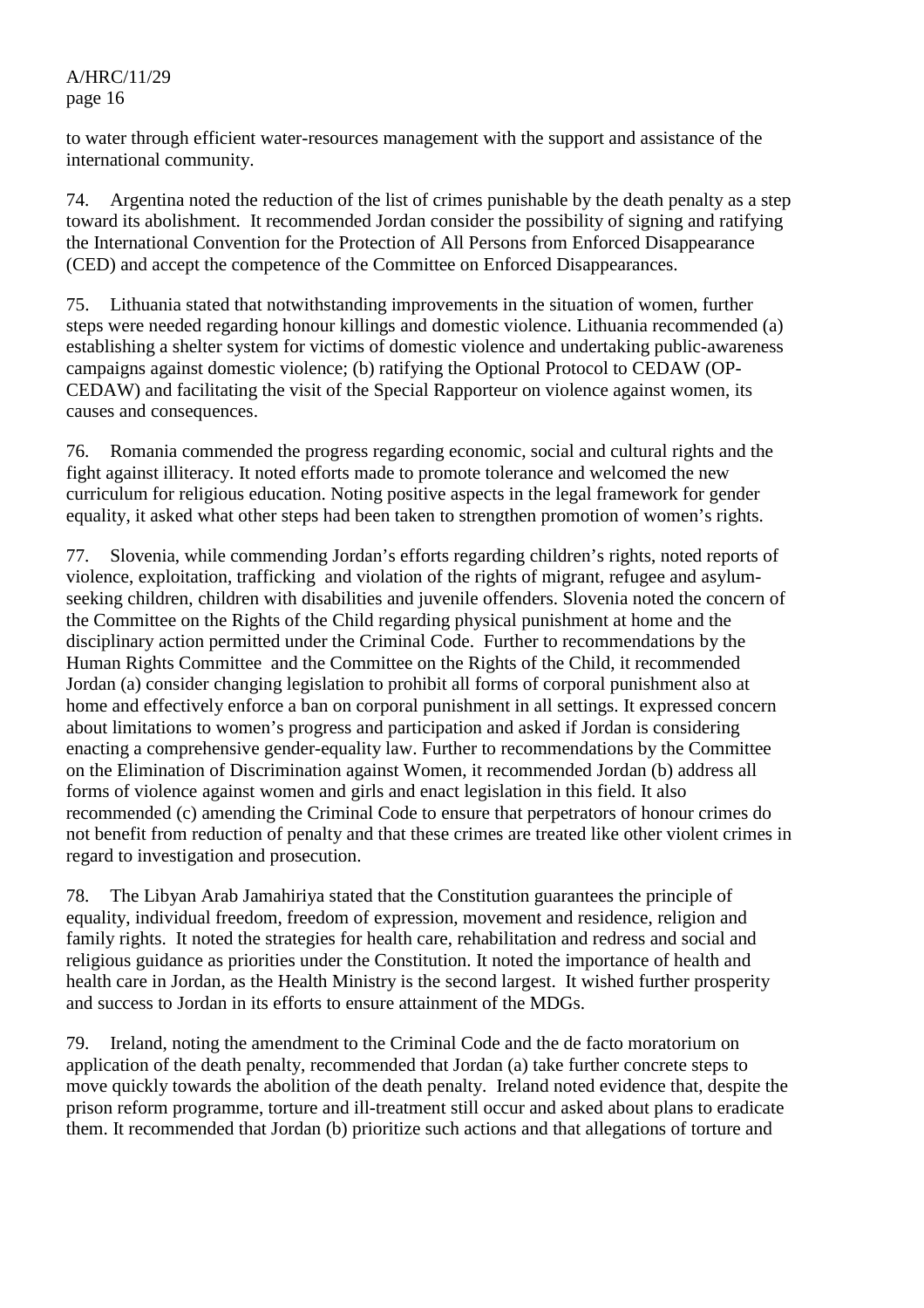ill-treatment of convicted prisoners and detainees be investigated in a timely, transparent and independent fashion. Noting concerns about administrative detention, it recommended that the Jordanian Government (c) actively seek to address these concerns and to review the use of administrative detention and ensure that current detainees have access to legal representation and to the courts.

80. The Syrian Arab Republic said Jordan is an Arab country which has attained excellent levels of sustainable development despite its lack of resources and economic burden and while hosting Iraqi refugees. The constitutional framework guarantees fundamental freedoms and there are numerous laws and institutions concerning health, housing, free basic education, empowerment of woman and childcare. Noting that more than 45 women serve in the judiciary, it asked to hear about courses to upgrade women's negotiating skills and the application of the relevant laws.

81. The Republic of Korea while appreciating the ratification of most human rights instruments, expressed concerned about the domestication of international obligations. It asked about the government's plans to prevent honour killings, noting with concern their frequency and the references by treaty bodies and NGOs to leniency towards perpetrators in the Criminal Code and judicial practice. It drew attention to treaty bodies' recommendation that Jordan should give consideration to transferring the criminal jurisdiction both of the State Security Court and the Police Court to ordinary courts.

82. While appreciating the measures to address torture and impunity the Czech Republic recommended Jordan (a) increase its efforts to eliminate cases of torture, especially by security services, to ensure their prevention and the punishment of persons responsible for any such acts. It recommended (b) a comprehensive review of conditions in prisons and underlined the importance of an independent, impartial complaint mechanism for the victims of torture. To support the more effective implementation of provisions of CAT, it recommended Jordan (c) submit its pending reports to the Commiittee against Torture, (d) accede to OP-CAT and establish its national preventive mechanism accordingly. Regarding the possibility that, when under threat of violence or honour killing, women may be put in "protective custody", it recommended Jordan (e) review this practice and increase the capacity of existing or establish other efficient protective mechanisms for women at risk of violence that do not victimize them and ensure strict punishment of perpetrators of any such violence. The Czech Republic asked about the procedure for domesticating international obligations, including those regarding freedom of opinion and expression and protection of free media. It recommended that Jordan (f) accede to the 1951 Refugee Convention and its 1967 Protocol and adopt measures to ensure recognition of refugees and regularization of their stay, including access to basic needs and protection against exploitation.

83. Bosnia and Herzegovina hoped Jordan would make additional efforts to increase cooperation with treaty bodies and other mechanisms. It asked about steps to enact a comprehensive gender equality law, as recommended by the Committee on the Elimination of Discrimination against Women, and about steps to enact legislation on violence against women and girls. It also asked about success in protecting and providing assistance to children and young people victims of sexual exploitation or trafficking and whether Jordan intended to abolish the death penalty and ratify the Optional Protocol to the International Covenant on Civil and Political Rights, aiming at the abolition of the death penalty (OP-ICCPR).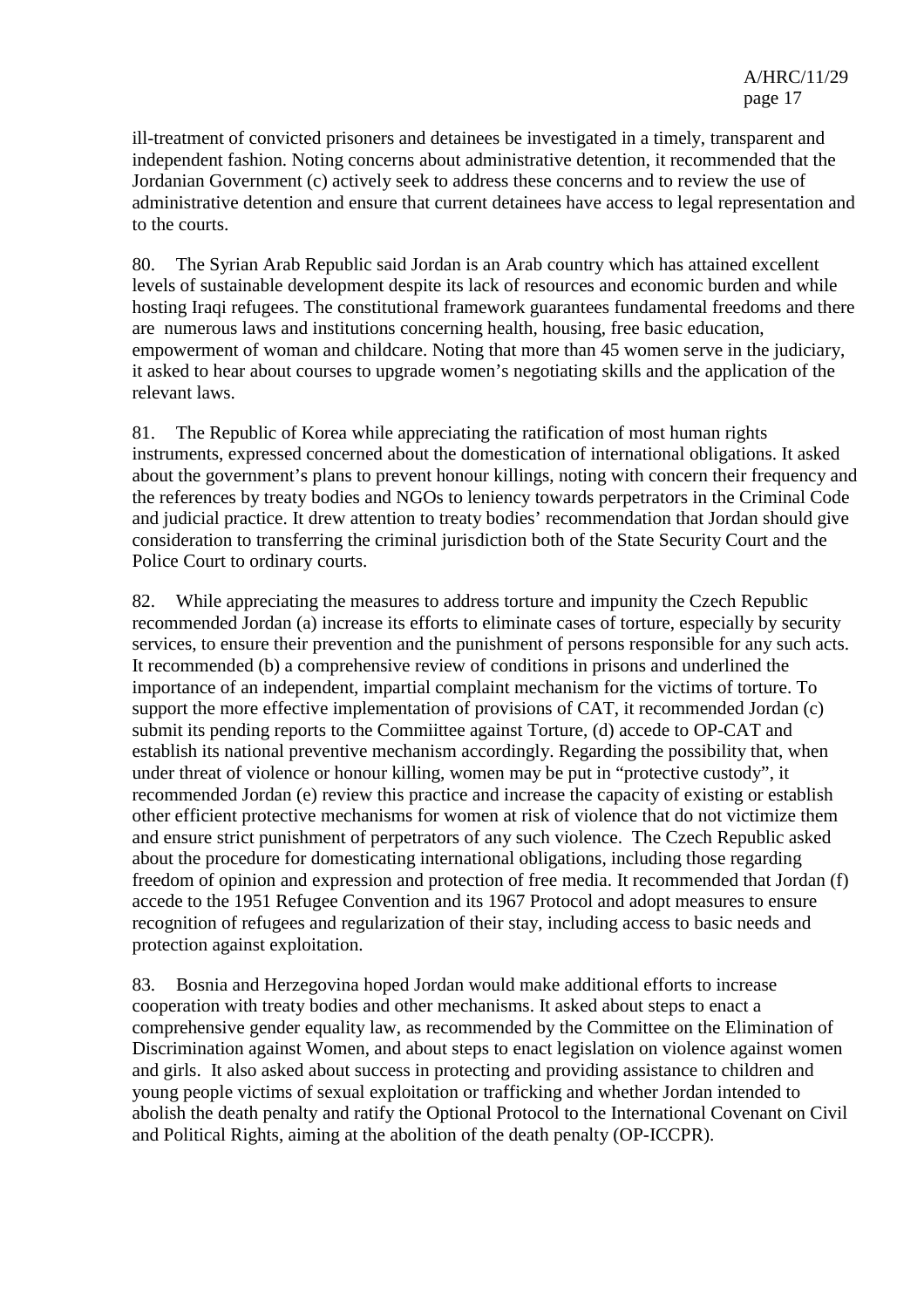84. Albania noted the progress in the area of education and commended the steps to increase the rate of employment of women, especially the strategies to support female employment in remote areas. Albania recommended continuing to improve the legislation aimed at prohibiting all forms of torture and in particular to strengthen measures to protect the rights of detainees.

85. Afghanistan appreciated efforts to ensure transparency and accountability by welcoming local and international human rights groups to investigate allegations of human rights abuses and publish their findings. It noted active supporters of human rights from civil society and that the Government works to ensure equity and justice and to monitor the protection of rights. Afghanistan recommended Jordan (a) further implement the national strategy for persons with disabilities; (b) strengthen the implementation of the National Plan of Action for Children 2004- 2013; (c) increase awareness, including through public campaigns, of human rights and fundamental freedoms; (c) to continue to provide, improve and enhance human rights education and training programmes, including the holding of workshops and seminars for the judiciary, law enforcement personnel and lawyers; (d) maintain support for the National Council and Institutions charged with the promotion and protection of human rights.

86. The Jordanian delegation said Jordan is party to 7 of 8 ILO fundamental Conventions and has also ratified 24 international agreements. Labour laws are guaranteed regardless of workers' gender, origins or nationalities. Jordan has been taking certain steps to protect the right of migrant workers, including agricultural and domestic workers, and to ensure that they are treated in line with international standards. All workers can currently enjoy the benefit of social security in Jordan. Moreover, Jordan is committed to putting in place the ILO decent work programmes, which protect rights of migrant workers. Jordan has also signed with several States sending migrant workers a Memorandum of Understanding on wider protection for such workers.

87. The Government provides for emergency assistance through social services and a specific body, the National Assistance Fund, to the families of persons are in protective custody, whose relatives are considered as vulnerable people,. The Ministry for Social Development assist and cares for the children of persons in protective custody. An NGO is responsible for assisting female detainees. A family planning council provides further assistance to detainees, their children and families.

88. Jordan referred to other institutions for the protection of citizens' rights: the Special Office for Complaints, Records and Compensation, the president of which has the rank of Minister, accepts and records all complaints of individuals. There is also an ombudsperson, who acts as a mediator. The Ministry for Social Development and the Ministry for Political Development act in the field of democracy and public participation. There are also standing human rights commissions in several ministries. There are other law-based activities such as training programmes for judges, law enforcement officials and security forces.

89. Rights to social protection, education and health are guaranteed. Jordan is one of the very few countries that guarantee access to education and health for children and women. The access is totally cost-free for children under 6 years. Efforts will be made to extend this to all levels of the population.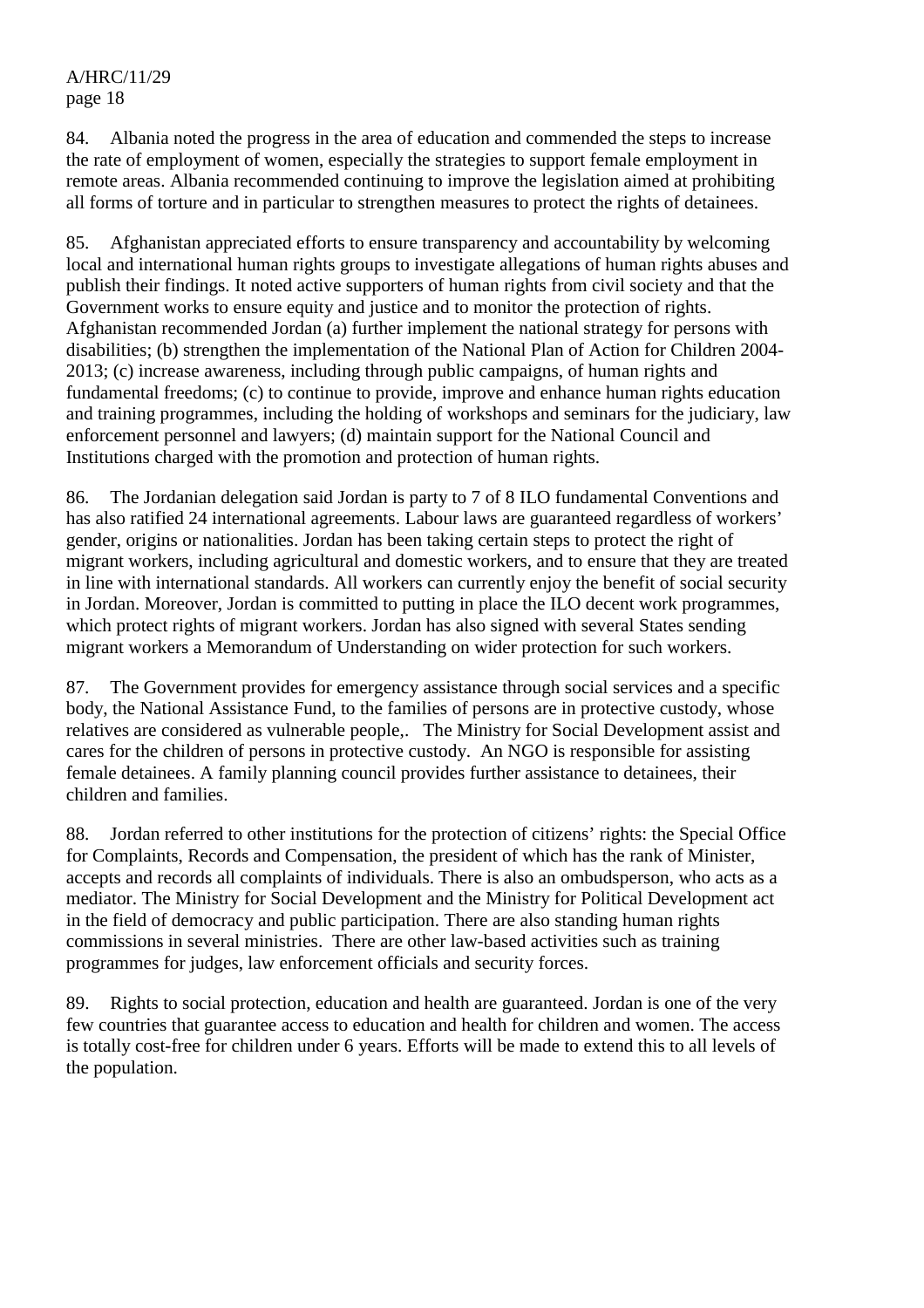90. Regarding delay in submitting reports to treaty bodies, the actual drafting of reports requires an enormous amount of time. The draft report to the Committee against Torture has been submitted to the Ministry for Foreign Affairs and the head of delegation is committed to finalizing it as soon as possible. Delay in sending reports does not mean that work on protection of human rights is not continuously progressing.

91. Jordan considered the UPR dialogue had been extremely objective. It had carefully noted all comments have been and recommendations would be considered in line with its interest its furthering human rights, its international commitments and written law.

## **II. CONCLUSIONS ET RECOMMANDATIONS**

92. Les recommandations formulées au cours du dialogue ont été examinées par la Jordanie. Celles énumérées ci-après recueillent son adhésion:

- 1. À la lumière du paragraphe 1 a) de la résolution 9/12 du Conseil des droits de l'homme, examiner la nature des réserves à la Convention internationale sur l'élimination de toutes les formes de discrimination à l'égard des femmes et à la Convention relative aux droits de l'enfant (Brésil);
- 2. Encourager une application plus soutenue des dispositions de la Convention contre la torture et soumettre les rapports attendus au Comité contre la torture (République tchèque);
- 3. Poursuivre son action et même redoubler d'efforts pour promouvoir les droits de l'homme dans l'esprit des pratiques culturelles parallèles de la société jordanienne et poursuivre ses efforts pour incorporer les droits de l'homme dans sa législation nationale (Oman); poursuivre ses efforts pour intégrer dans le droit interne les dispositions des traités relatifs aux droits de l'homme qu'elle a ratifiés (Maroc); poursuivre sa politique tendant à consacrer les principes relatifs aux droits de l'homme dans sa législation nationale conformément aux normes internationales et poursuivre la coopération constructive qu'elle entretient avec les mécanismes internationaux de défense des droits de l'homme (Algérie);
- 4. Aligner sa législation nationale sur les normes et exigences énoncées dans les instruments internationaux relatifs aux droits de l'homme ratifiés par la Jordanie (Chili);
- 5. Améliorer les secteurs législatif et judiciaire, en particulier dans les domaines de la prise en compte de l'égalité entre les sexes, du harcèlement sexuel et de l'exploitation économique des enfants (Nigéria);
- 6. Continuer à renforcer son cadre institutionnel de façon à ce que la société puisse continuer à jouir de ses droits et à participer pleinement à la vie démocratique du pays (Nicaragua);
- 7. Continuer à soutenir le Centre national des droits de l'homme et les autres institutions chargées de la promotion et de la protection des droits de l'homme (Afghanistan);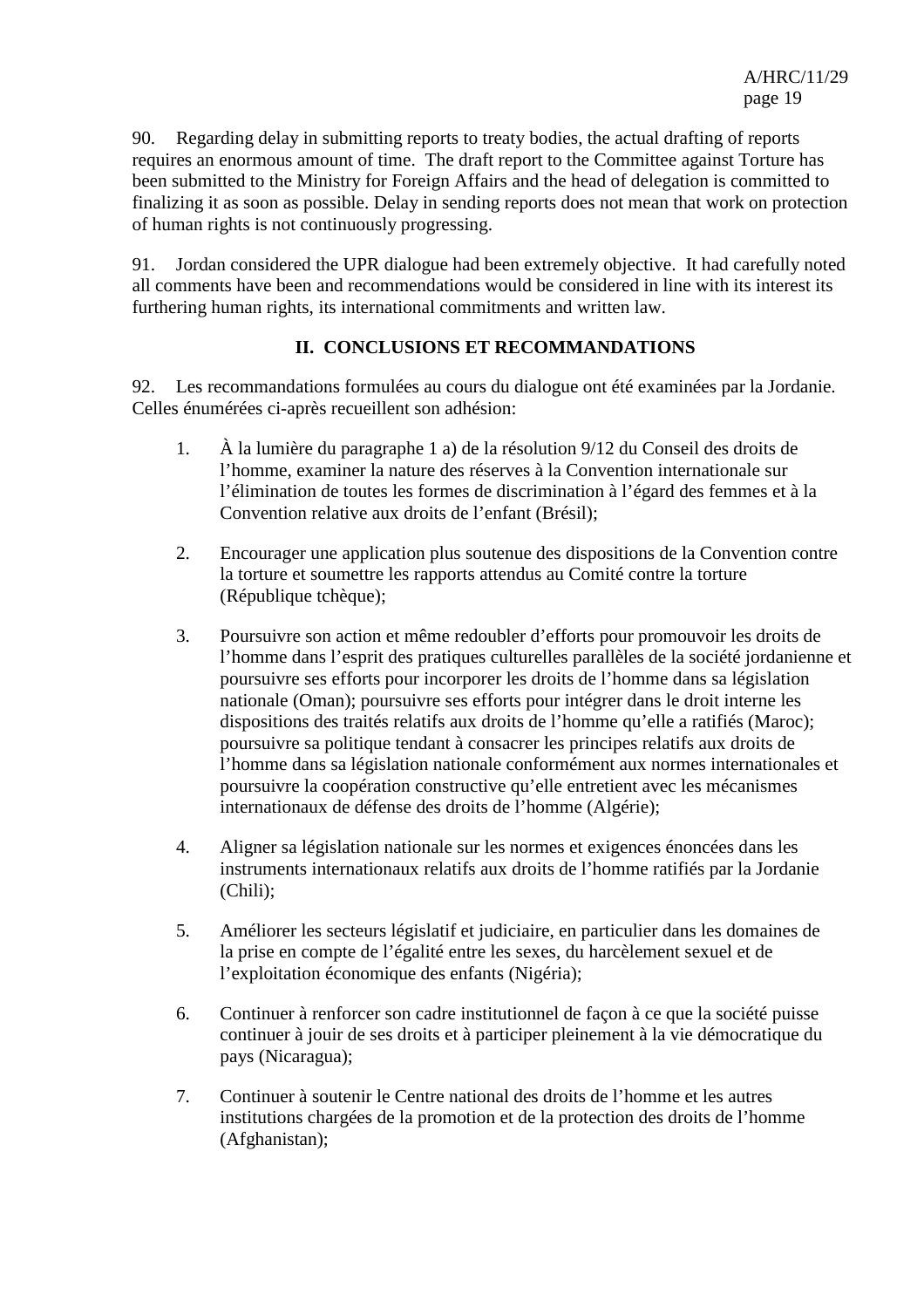- 8. Renforcer l'excellente coopération que la Jordanie entretient avec la société civile et veiller à ce qu'elle contribue à améliorer la protection des droits de l'homme (Liban);
- 9. Poursuivre la mise en œuvre de politiques nationales qui visent à protéger et promouvoir les droits de l'homme (Égypte); renforcer l'application du Plan national d'action pour les enfants 2004-2013 (Afghanistan, Pakistan); poursuivre ses efforts pour promouvoir les droits de l'enfant et mettre en œuvre le Plan national d'action pour les enfants (Émirats arabes unis);
- 10. Sensibiliser l'opinion, y compris par des campagnes publiques, aux droits de l'homme et libertés fondamentales (Afghanistan);
- 11. Poursuivre la diffusion de la culture des droits de l'homme en l'intégrant dans les programmes scolaires (Arabie saoudite); partager ses données d'expérience et ses bonnes pratiques en matière de promotion des droits de l'homme et des idées démocratiques au cœur de l'islam, et d'élimination des références négatives aux tenants d'autres religions dans les programmes et manuels scolaires (Malaisie);
- 12. Continuer à assurer et améliorer l'enseignement des droits de l'homme et la formation aux droits de l'homme du corps judiciaire et du personnel des services de maintien de l'ordre (Pakistan); continuer à offrir, améliorer et renforcer les programmes d'enseignement et de formation dans le domaine des droits de l'homme, y compris en organisant des ateliers et séminaires à l'intention du corps judiciaire, du personnel des services de maintien de l'ordre et des avocats (Afghanistan); renforcer encore cet enseignement et cette formation pour le corps judiciaire et le personnel des services de maintien de l'ordre avec le concours du Haut-Commissariat aux droits de l'homme et d'autres organisations internationales compétentes (Bangladesh);
- 13. Continuer à appliquer la stratégie nationale en faveur des personnes handicapées (Afghanistan);
- 14. Soumettre ses rapports périodiques, en retard, aux organes conventionnels et demander l'assistance technique du Haut-Commissariat à cet égard si la Jordanie le juge nécessaire (Algérie); continuer à coopérer avec le Haut-Commissariat (Arabie saoudite), les mécanismes de défense des droits de l'homme et le Conseil des droits de l'homme (Koweït);
- 15. Continuer à progresser dans la promotion des droits de la femme et à renforcer encore l'égalité entre l'homme et la femme et à poursuivre les efforts entrepris pour mettre fin à certaines pratiques sociales coutumières qui font parfois obstacle à l'application effective des droits de l'homme, telles que les crimes d'honneur et les crimes commis par esprit de vengeance (Algérie); continuer à promouvoir la condition et l'émancipation de la femme (Liban);
- 16. Prendre de nouvelles mesures pour remédier à la discrimination dont souffrent les femmes, les minorités et les groupes vulnérables, y compris les enfants et les personnes handicapées (Royaume-Uni);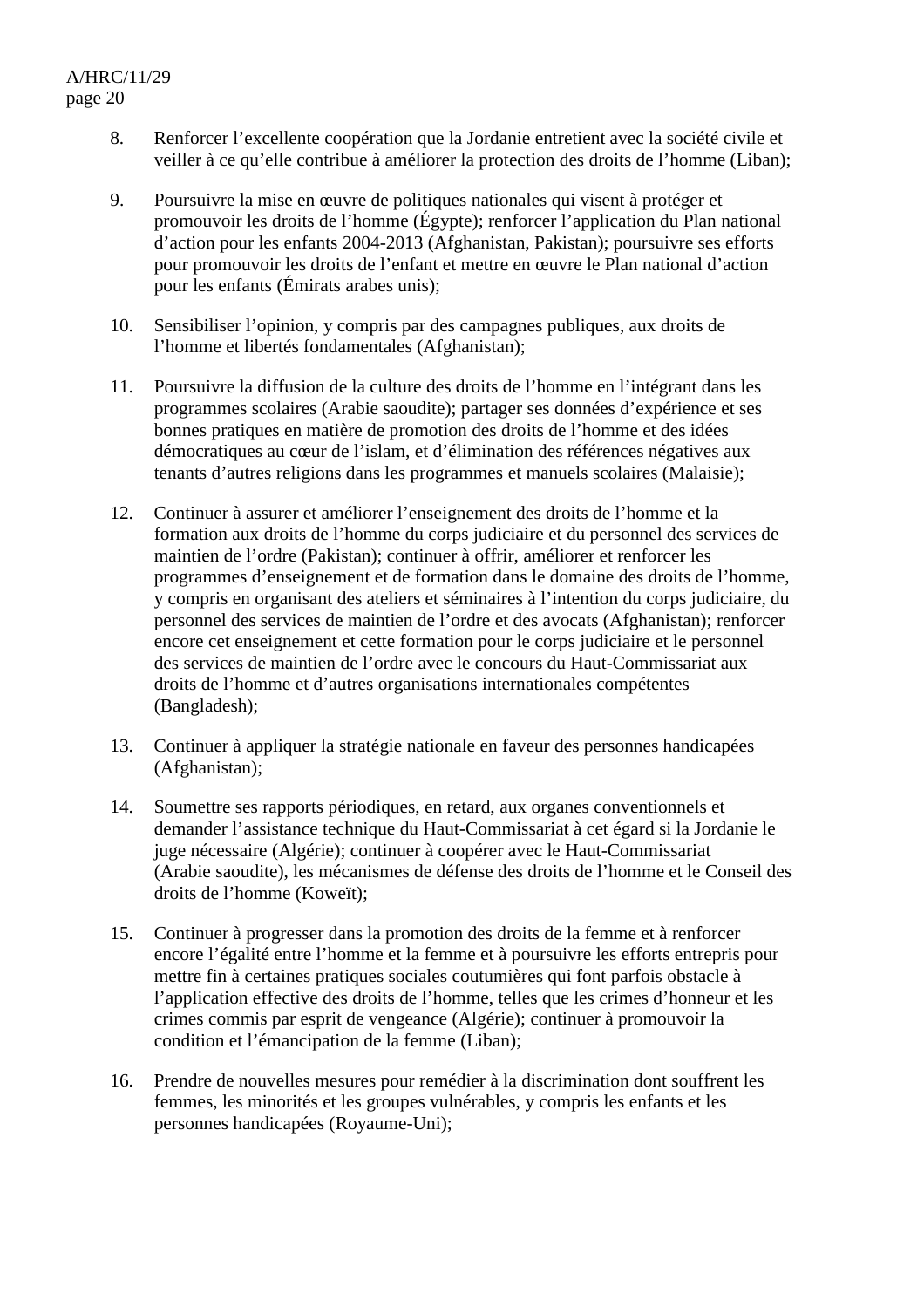- 17. Continuer à remédier aux problèmes rencontrés par les filles et donner suite aux suggestions du Comité des droits de l'enfant tendant à faire jouer un rôle plus actif aux dirigeants locaux, religieux et autres pour soutenir les efforts tendant à prévenir et éliminer la discrimination contre les filles (Turquie);
- 18. Poursuivre et renforcer ses efforts (Suède, République tchèque, Allemagne) pour éliminer (République tchèque, Allemagne) et faire complètement cesser (Suède) les actes de torture (Suède, République tchèque, Allemagne), spécialement ceux commis par les services de sécurité (République tchèque) et veiller à ce que les détenus aient accès à des voies de recours utiles (Suède); accorder la priorité aux mesures de nature à réduire et éradiquer la torture et les mauvais traitements et veiller à ce que les allégations de torture et de mauvais traitements de détenus, qu'ils aient été condamnés ou non, fassent l'objet, en temps voulu, d'enquêtes transparentes et indépendantes (Irlande); poursuivre son action de prévention des actes de torture (République tchèque, France) et autres traitements cruels, inhumains et dégradants dans tous les centres de détention (France); veiller à sanctionner les personnes auteurs d'actes de torture (République tchèque); prendre de nouvelles mesures pour empêcher l'impunité des auteurs d'actes de torture et de mauvais traitements et donner suite aux recommandations du Rapporteur spécial des Nations Unies sur la question de la torture (Pays-Bas); mettre en place un mécanisme indépendant et transparent d'examen des plaintes pour traiter des informations faisant état de maltraitance des détenus (Royaume-Uni); veiller à ce que le Gouvernement et les autorités compétentes fassent procéder rapidement, en toute transparence et indépendance, à une enquête approfondie sur chaque cas de torture et chaque fois qu'ils sont informés de tels actes, et traduire leurs auteurs en justice (Allemagne); entreprendre un examen approfondi des conditions de détention et prendre conscience de l'importance d'un mécanisme indépendant et impartial d'examen des plaintes pour les victimes de la torture (République tchèque);
- 19. Continuer à améliorer la législation visant à interdire toutes les formes de torture, et en particulier à renforcer les mesures de protection des droits des détenus (Albanie);
- 20. Veiller à ce que le service spécialisé dans les droits de l'homme, chargé d'examiner les plaintes, qui relève de la Direction de la sécurité publique, et le Centre national des droits de l'homme collaborent étroitement pour assurer scrupuleusement le respect de la légalité dans l'intérêt des détenus (Indonésie);
- 21. Continuer à rechercher la promotion de la condition de la femme afin d'assurer l'élimination effective de la violence et de tous les types de discrimination à l'égard des femmes, conformément aux normes internationales (Suède); poursuivre ses efforts pour remédier à toutes les formes de violence à l'égard des femmes et des filles (Brésil); adopter des textes de loi criminalisant la violence à l'encontre des femmes, assurant l'accès immédiat des femmes et des filles qui sont victimes de la violence à des moyens de réparation et de protection et prévoyant que les auteurs de ces actes sont poursuivis et sanctionnés (Norvège); accroître le nombre d'abris pour remplacer la «détention administrative de protection» des femmes susceptibles de subir des violences; instaurer un système d'abris pour les victimes de violences au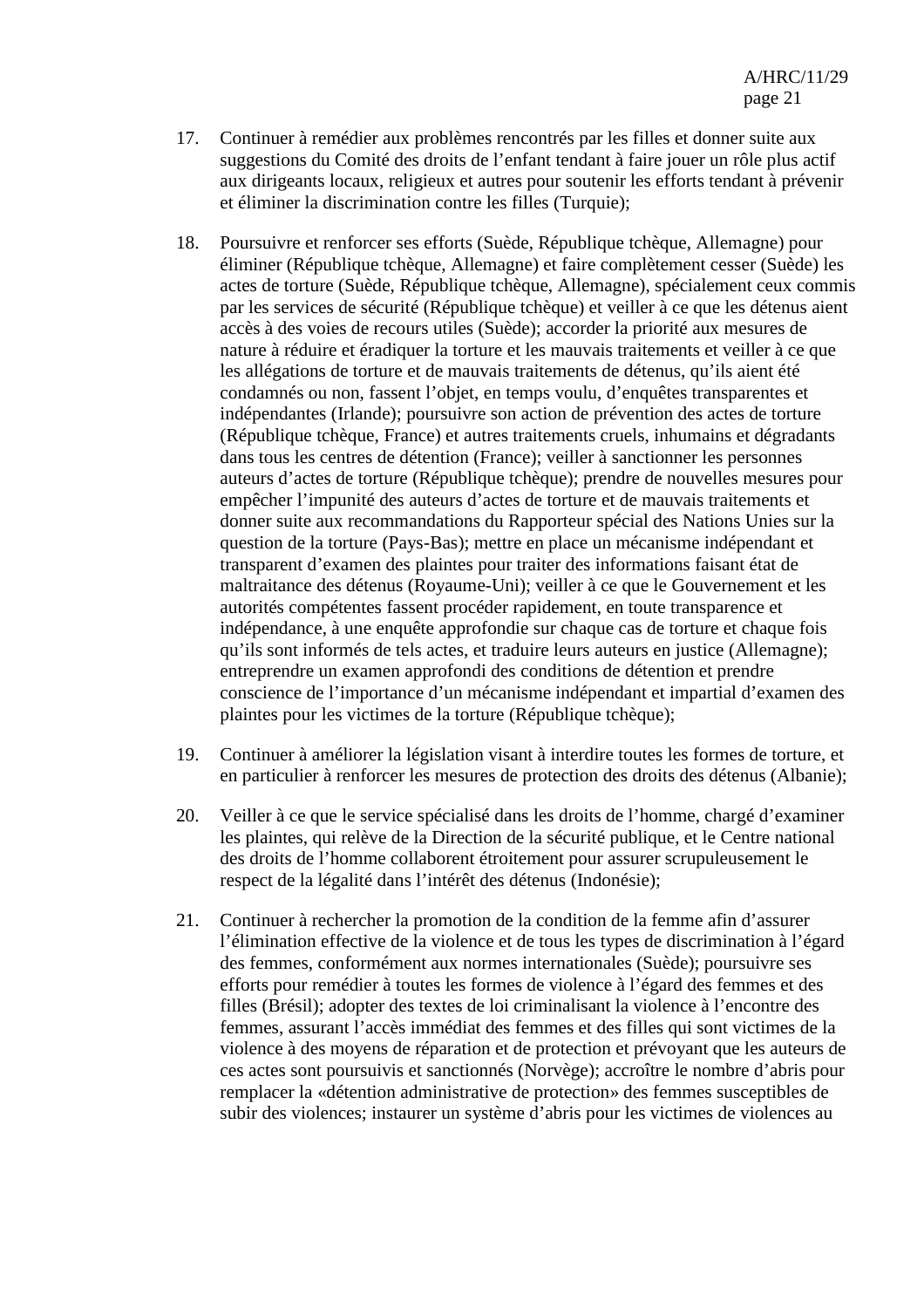sein de la famille et lancer des campagnes de sensibilisation contre ce type de violence (Lituanie);

- 22. Réexaminer la pratique de la «détention administrative de protection» et accroître la capacité des structures de protection existantes ou en créer de nouvelles, efficaces, qui ne pénalisent pas les femmes qui risquent de subir des violences, et veiller à ce que les auteurs d'actes de violence de cette nature soient sanctionnés sévèrement (République tchèque);
- 23. Répondre aussitôt que possible aux demandes des rapporteurs spéciaux, tel le Rapporteur spécial sur la violence contre les femmes, qui souhaitent se rendre dans le pays (France);
- 24. Envisager de modifier la législation de façon à interdire les châtiments corporels sous toutes leurs formes, y compris à la maison, et mettre effectivement en œuvre l'interdiction des châtiments corporels en toutes circonstances (Slovénie);
- 25. Poursuivre ses efforts tendant à promouvoir les droits des femmes et à leur permettre d'accéder à des postes de plus grande responsabilité (Bahreïn); poursuivre ses efforts pour accroître le niveau de participation des femmes à la vie de la société, et soutenir notamment leur nomination à des postes de plus grande responsabilité au sein de l'appareil de l'État (Azerbaïdjan);
- 26. Prendre de nouvelles mesures pour promouvoir une presse libre et ouverte qui permette aux journalistes de traiter de toutes sortes de questions d'ordre politique, social et économique sans craindre de représailles (Canada);
- 27. Faire tout ce qui est en son pouvoir pour lutter contre les mauvais traitements contre les travailleurs étrangers et offrir, par l'intermédiaire du Code du travail, une protection suffisante à tous les travailleurs (France);
- 28. Poursuivre ses efforts pour promouvoir l'égalité et l'émancipation de la femme en mettant l'accent sur la promotion de meilleurs débouchés économiques en faveur des femmes et l'égalité sur le lieu de travail (Philippines);
- 29. Poursuivre ses efforts pour en finir avec la pauvreté (Brésil); continuer à appliquer et renforcer sa stratégie de lutte contre la pauvreté et d'autres programmes de réduction de la pauvreté en vue de tirer parti des progrès réalisés jusqu'ici et de combler les écarts qui existeraient entre les régions d'une part et entre les hommes et les femmes d'autre part (Bhoutan);
- 30. Accélérer ses efforts pour atteindre les objectifs de développement du Millénaire (Azerbaïdjan); poursuivre ses efforts pour veiller à ce que ces objectifs (Malaisie, Cuba) et les objectifs nationaux (Malaisie) soient atteints en 2015 (Cuba) comme prévu (Malaisie), de façon à ce que la population exerce pleinement les droits inhérents à des conditions d'existence décentes et respectables (Cuba);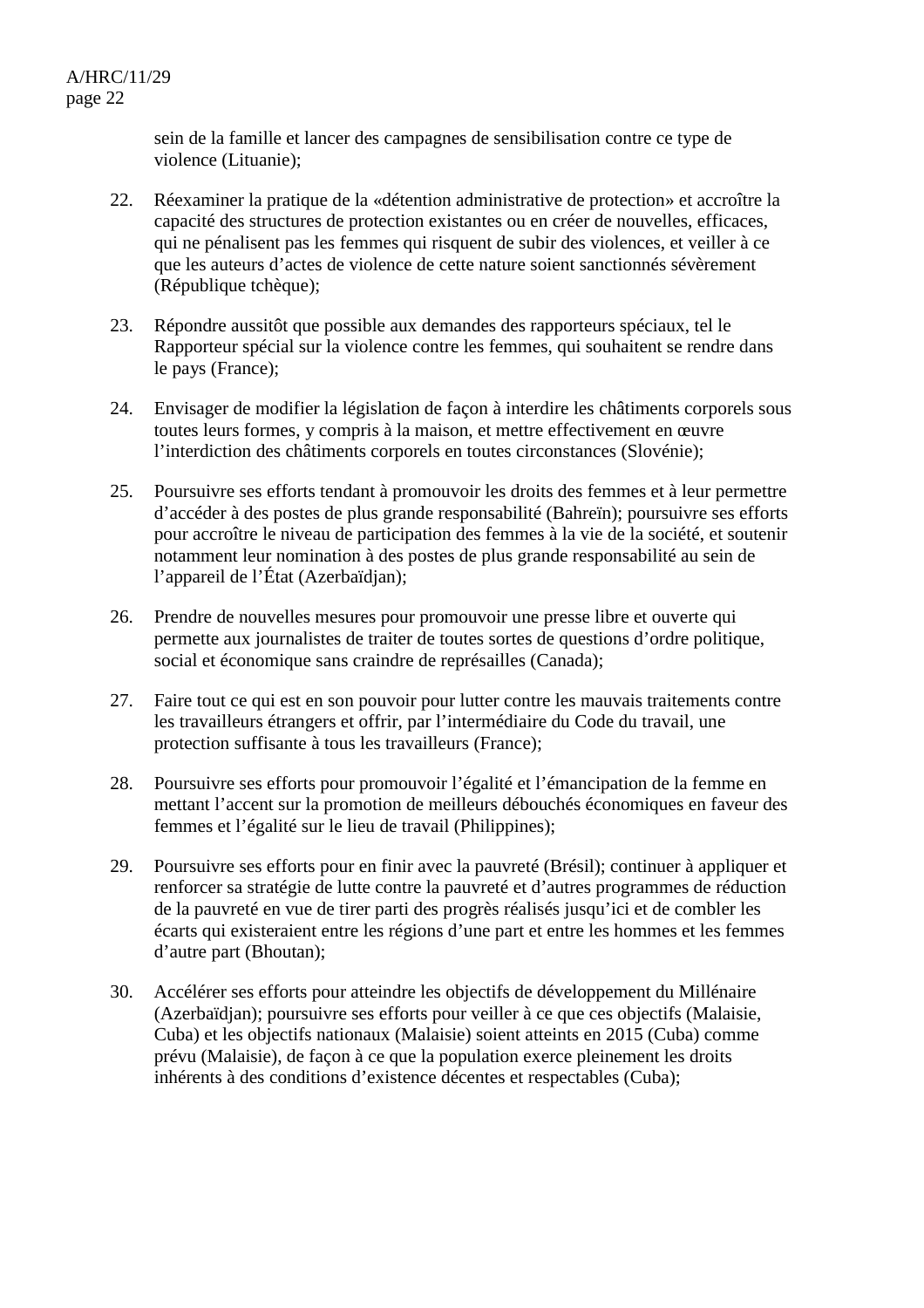- 31. Poursuivre ses efforts pour relever le niveau de vie et partager ses données d'expérience en matière de soins de santé développés avec d'autres pays, en particulier ceux de la région (Yémen);
- 32. Poursuivre ses efforts tendant à l'amélioration des conditions de vie des personnes handicapées (Djibouti);
- 33. Partager ses données d'expérience et ses meilleures pratiques avec d'autres pays intéressés en matière de protection et de renforcement des droits des personnes handicapées (Algérie); partager avec les pays en développement et les pays les moins avancés en particulier ses données d'expérience dans le domaine de la santé (Soudan); poursuivre ses efforts pour garantir un système de santé efficace (Koweït); envisager d'accélérer les efforts déployés pour renforcer les services existants en consacrant davantage de crédits au secteur de la santé (Bhoutan);
- 34. Continuer à développer le système de santé national et à en améliorer la qualité, si possible, en y consacrant un plus grand pourcentage du budget national et en formant du personnel spécialisé (Cuba);
- 35. Continuer à travailler pour améliorer l'accès à l'eau par une gestion efficace des ressources en eau avec le soutien et l'assistance de la communauté internationale (Bangladesh);
- 36. Poursuivre ses efforts pour offrir à tous un enseignement élémentaire (Bahreïn); consolider les mesures tendant à relever les taux de scolarisation et de rétention dans l'enseignement secondaire et continuer à prendre des mesures en ce sens (Bhoutan); envisager d'incorporer les droits de l'homme dans les programmes scolaires (Émirats arabes unis);
- 37. Consentir des efforts pour protéger les droits des travailleurs migrants et interdire les abus dont ils pourraient être victimes (Algérie); continuer à prendre des mesures pour améliorer la protection sociale des travailleurs migrants, y compris les employés de maison, et faire respecter leurs droits (Philippines);
- 38. Continuer à accroître son rôle dans les opérations de maintien de la paix, y compris en offrant des services médicaux et en continuant à soutenir le renforcement des capacités dans toutes les régions de conflit du monde (Palestine);
- 39. Refuser toute tentative d'imposer des valeurs étrangères à ses engagements contractuels (Égypte); s'abstenir de répondre à toute observation sans rapport aucun avec les engagements juridiques de la Jordanie et les principes internationaux acceptés par consensus (Soudan);
- 40. Tirer parti de ses expériences fructueuses dans les domaines visés dans le rapport national axé sur les défis à relever, et demander l'assistance technique nécessaire aux organisations internationales compétentes (Maroc);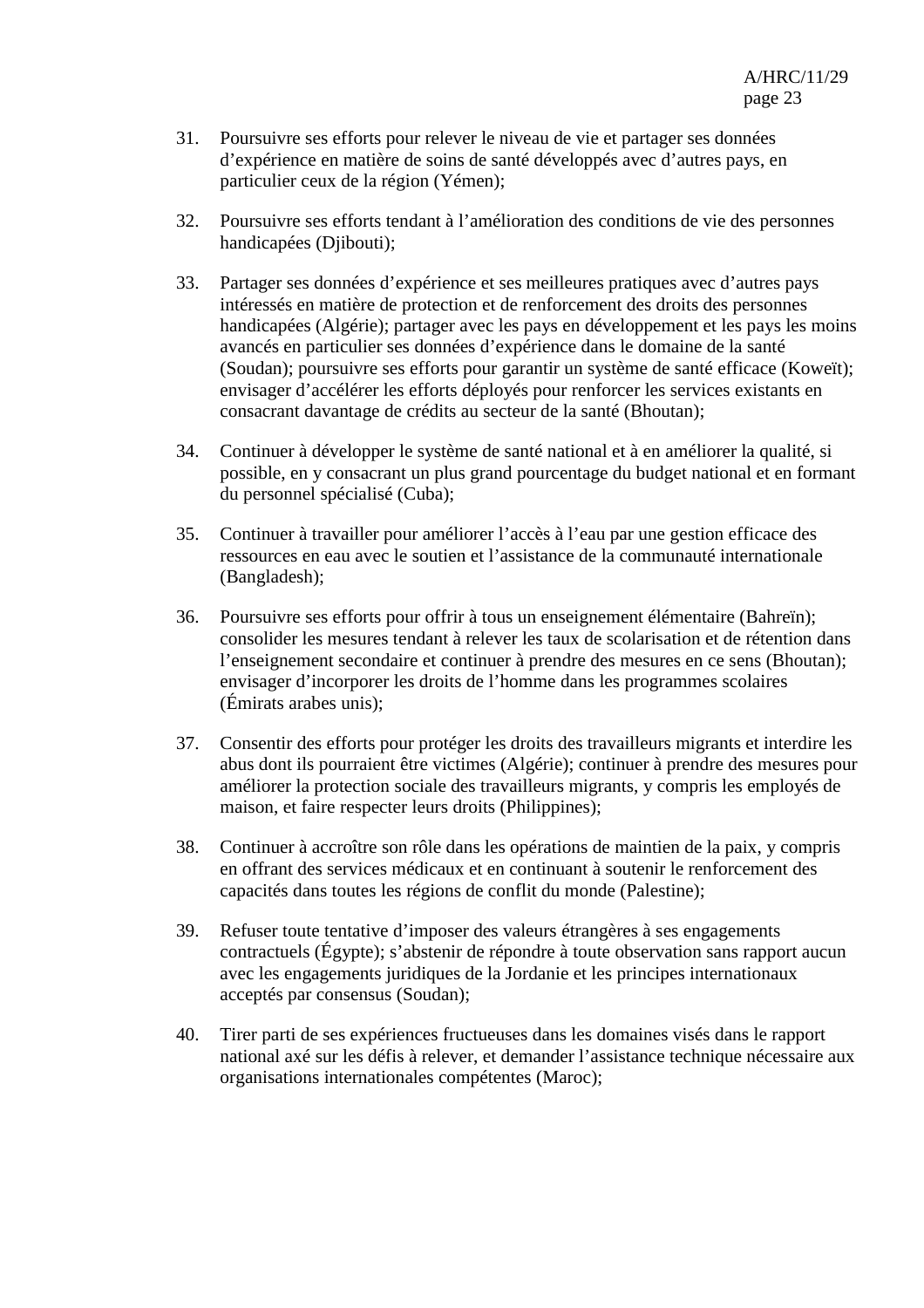41. Demander l'appui financier de la communauté internationale pour continuer d'apporter l'assistance nécessaire aux milliers d'Iraquiens accueillis dans le Royaume (Qatar).

93. Les recommandations ci-après seront examinées par la Jordanie, qui fournira des réponses en temps voulu. Les réponses de la Jordanie à ces recommandations figureront dans le rapport sur l'Examen périodique universel que le Conseil des droits de l'homme adoptera à sa onzième session:

- 1. Envisager la possibilité de signer et ratifier la Convention internationale pour la protection de toutes les personnes contre les disparitions forcées et accepter la compétence du Comité pertinent (Argentine);
- 2. Étoffer de manière détaillée la législation pénale concernant la discrimination et la violence à l'encontre des femmes (Finlande);
- 3. Modifier le Code pénal de sorte que les auteurs de crimes d'honneur ne bénéficient d'aucune réduction de peine et que ces crimes soient traités à l'instar d'autres crimes violents au niveau de l'enquête et des poursuites (Slovénie);
- 4. Abolir toute protection et impunité en faveur des auteurs de crimes d'honneur (Allemagne);
- 5. Accepter que le Rapporteur spécial sur la violence contre les femmes se rende dans le pays comme il l'a demandé en 2007 et saisir cette occasion pour organiser des consultations transparentes avec toutes les parties prenantes (Finlande);
- 6. Donner suite aux recommandations formulées par le Comité pour l'élimination de la discrimination à l'égard des femmes pour remédier à toutes les formes de violence à l'encontre des femmes et des filles, adopter et mettre en œuvre des textes législatifs dans ce domaine (Slovénie, Mexique); redoubler d'efforts pour lutter contre les crimes d'honneur en y sensibilisant l'opinion et en en sanctionnant les auteurs et veiller à déterminer les mesures de protection des victimes potentielles avec la pleine participation de celles-ci (Mexique);
- 7. Renforcer la législation qui protège les femmes contre la violence et modifier le Code pénal pour faire en sorte que les crimes d'honneur soient traités comme s'il s'agissait de n'importe quel autre crime violent grave et donnent lieu à des enquêtes et des poursuites (Canada);
- 8. Poursuivre ses efforts pour renforcer la position des femmes et en particulier veiller à ce que les auteurs de crimes d'honneur ne bénéficient d'aucune réduction de peine, prendre en considération les recommandations du Comité pour l'élimination de la discrimination à l'égard des femmes et faire aussi le nécessaire pour mettre à la disposition des victimes de crimes d'honneur des abris où elles puissent trouver la protection nécessaire (Pays-Bas);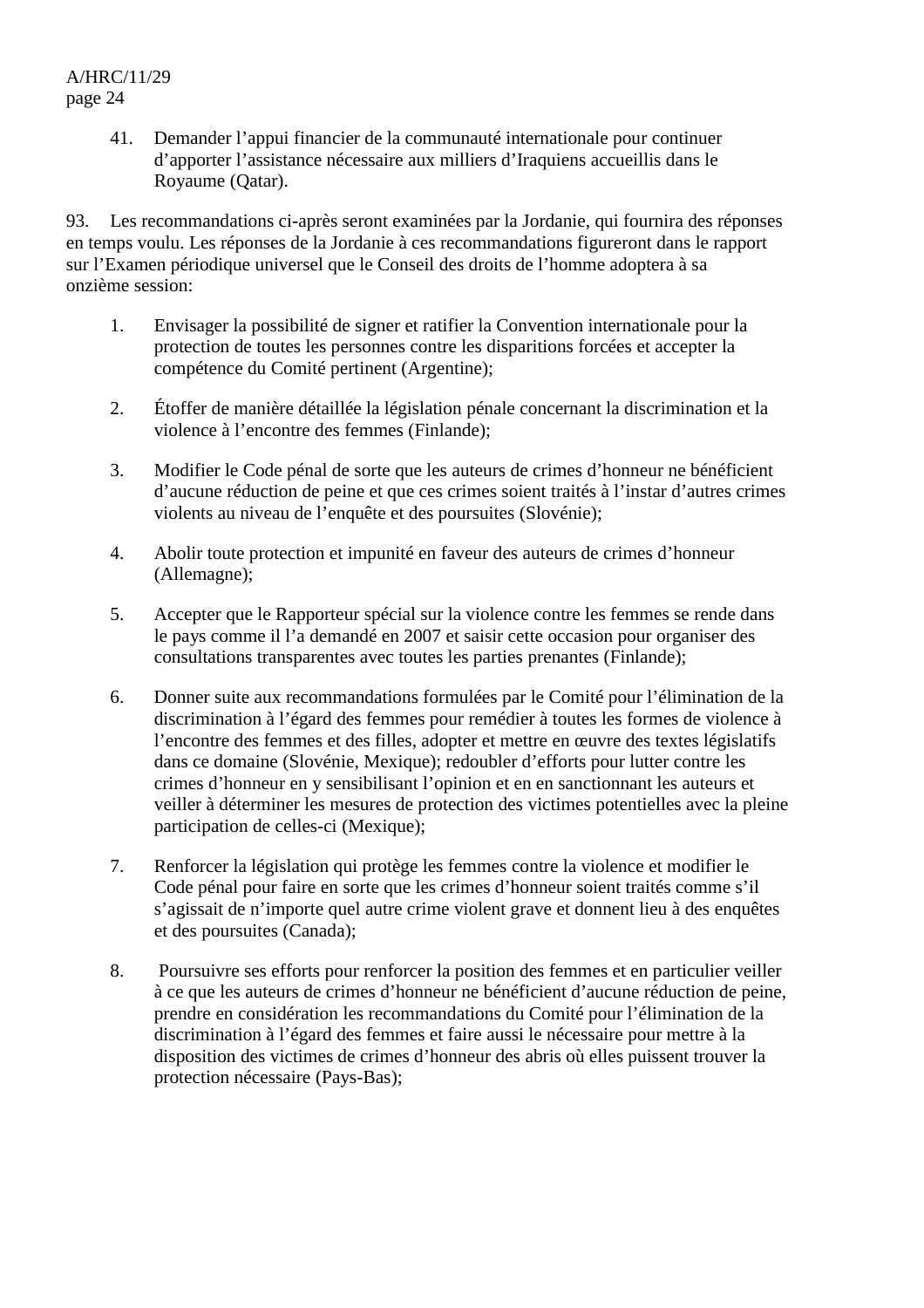- 9. Poursuivre ses efforts dans le cadre du processus de réforme global entrepris par le Gouvernement pour lutter contre la torture et les mauvais traitements, y compris modifier le Code pénal, engager des poursuites contre un certain nombre de fonctionnaires auteurs de tortures et de mauvais traitements et sanctionner ceux-ci (Turquie);
- 10. Continuer à faciliter les visites de prisons, y compris inopinées, par les ONG (Royaume-Uni);
- 11. Chercher activement à répondre aux préoccupations suscitées par le recours à la détention administrative et à réexaminer cette institution et veiller à ce que les personnes actuellement en détention aient accès aux services d'un avocat et aux tribunaux (Irlande);
- 12. Continuer à protéger les personnes qui se convertissent à une autre religion conformément aux normes internationales relatives aux droits de l'homme (Pays-Bas);
- 13. Examiner et réviser la loi adoptée dernièrement sur les sociétés (Mexique, Canada) pour en harmoniser les dispositions avec les normes internationales relatives aux droits de l'homme et en particulier le droit à la liberté d'association consacré dans le Pacte international relatif aux droits civils et politiques (Mexique); supprimer l'obligation faite aux ONG de recueillir l'approbation de leurs activités par les pouvoirs publics et prendre des mesures pour que ces changements soient mis en pratique dans l'intérêt d'une large participation de la société civile jordanienne (Canada); envisager de modifier la législation applicable aux ONG pour réduire les restrictions qui pèsent sur leurs activités et leur reconnaître une liberté d'action suffisante (Italie);
- 14. Créer une commission électorale indépendante, qui assure la participation sans entrave des partis politiques et l'approbation objective des résultats des élections (Canada);
- 15. Réexaminer la législation applicable aux crimes de terrorisme, y compris le Code pénal et la loi sur la prévention du terrorisme, de façon à l'aligner sur les normes internationales relatives aux droits de l'homme et celles qui régissent la lutte contre la criminalité organisée (Mexique).

94. Les recommandations figurant dans le rapport aux paragraphes 23 b), 32 d), 38 a) et d), 39 c), 43 b), 48 b) à f), 50 b), 63 a) et b), 66 a) et b), 67 b), 69 a), 70 a), 75 b), 79 a), 82 d) et f) ci-dessus ne recueillent pas l'adhésion de la Jordanie.

95. Toutes les conclusions et/ou recommandations figurant dans le présent rapport reflètent la position de l'État ou des États les ayant formulées et/ou de l'État examiné à leur sujet. Elles ne sauraient être considérées comme ayant été approuvées par le Groupe de travail dans son ensemble.